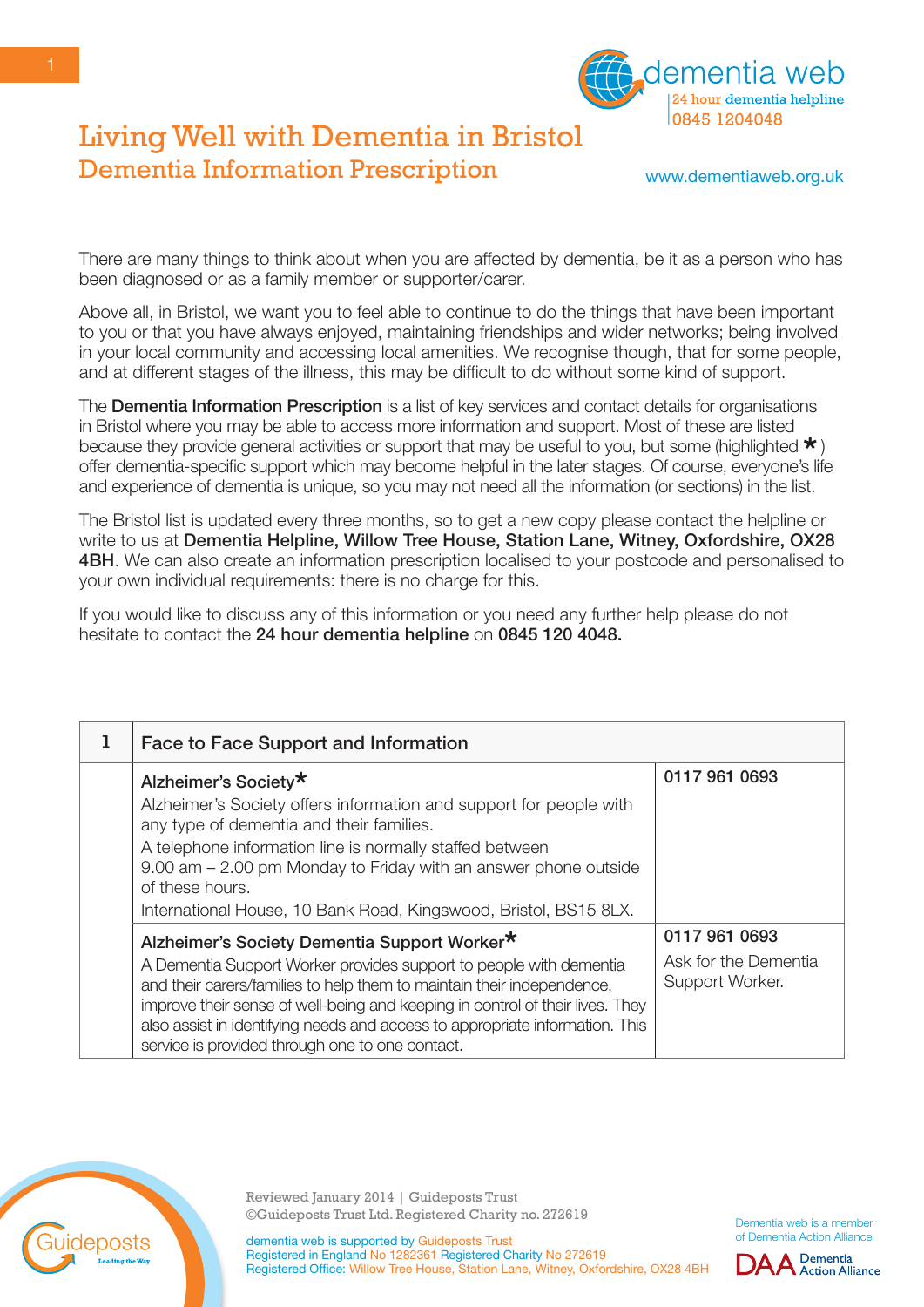

www.dementiaweb.org.uk

| 1            | Face to Face Support and Information CONT                                                                                                                                                                                                                                                                                                                                                                                                                                                                                                                                                                                                                                                                                        |                                                                                                                                                                         |
|--------------|----------------------------------------------------------------------------------------------------------------------------------------------------------------------------------------------------------------------------------------------------------------------------------------------------------------------------------------------------------------------------------------------------------------------------------------------------------------------------------------------------------------------------------------------------------------------------------------------------------------------------------------------------------------------------------------------------------------------------------|-------------------------------------------------------------------------------------------------------------------------------------------------------------------------|
|              | Bristol Admiral Nurse*<br>An Admiral Nurse is a mental health nurse specialising in dementia.<br>Admiral Nurses work with family carers and people with dementia, in<br>the community and other settings. Working collaboratively with other<br>professionals, Admiral Nurses seek to improve the quality of life for<br>people with dementia and their carers. They use a range of interventions<br>that help people live positively with the condition and develop skills to<br>improve communication and maintain relationships.<br>Covering: Bristol (Stockwood Area) Accessible to referrals by Admiral<br>Nursing Direct & Admiral Nurses.<br>3-8 Redcliffe Parade West, Bristol, BS1 6SL.<br>Email: direct@dementiauk.org | 0845 257 9406<br>This number takes you<br>through to Admiral<br>Nursing Helpline Direct.<br>Charges range from 1p<br>$-11p$ per minute when<br>calling from a landline. |
| $\mathbf{2}$ | <b>Local adult social care contact</b> $-$ if you wish to find out about care at home, respite or<br>Care Homes you will need this number to request a Community Care Assessment.<br>If you think you may benefit from equipment or advice to help with everyday activities around<br>the home you can request an Occupational Therapy Assessment.                                                                                                                                                                                                                                                                                                                                                                               |                                                                                                                                                                         |
|              | <b>Care Direct</b><br>Care Direct is part of the council and is the main way to contact<br>adult care (social services). One of their advisors will ask you about<br>your situation. They can:                                                                                                                                                                                                                                                                                                                                                                                                                                                                                                                                   | 0117 922 2700                                                                                                                                                           |
|              | • give you information and advice<br>• tell you about other organisations that will be able to help you                                                                                                                                                                                                                                                                                                                                                                                                                                                                                                                                                                                                                          |                                                                                                                                                                         |
|              | If you need further support from them they will carry out an<br>assessment over the phone. They will then either:                                                                                                                                                                                                                                                                                                                                                                                                                                                                                                                                                                                                                |                                                                                                                                                                         |
|              | • Set up support over the phone<br>• Refer you to their reablement service. They provide short-term<br>support in your own home to help you be more independent<br>• Arrange for someone to visit to carry out a more detailed<br>assessment. If you need it, they can help you set up and manage<br>your own care.                                                                                                                                                                                                                                                                                                                                                                                                              |                                                                                                                                                                         |
|              | 8.30 am – 5.00 pm Monday to Friday (answerphone outside office<br>hours).                                                                                                                                                                                                                                                                                                                                                                                                                                                                                                                                                                                                                                                        |                                                                                                                                                                         |
|              | Email: adult.care@bristol.gov.uk                                                                                                                                                                                                                                                                                                                                                                                                                                                                                                                                                                                                                                                                                                 |                                                                                                                                                                         |



Reviewed January 2014 | Guideposts Trust ©Guideposts Trust Ltd. Registered Charity no. 272619

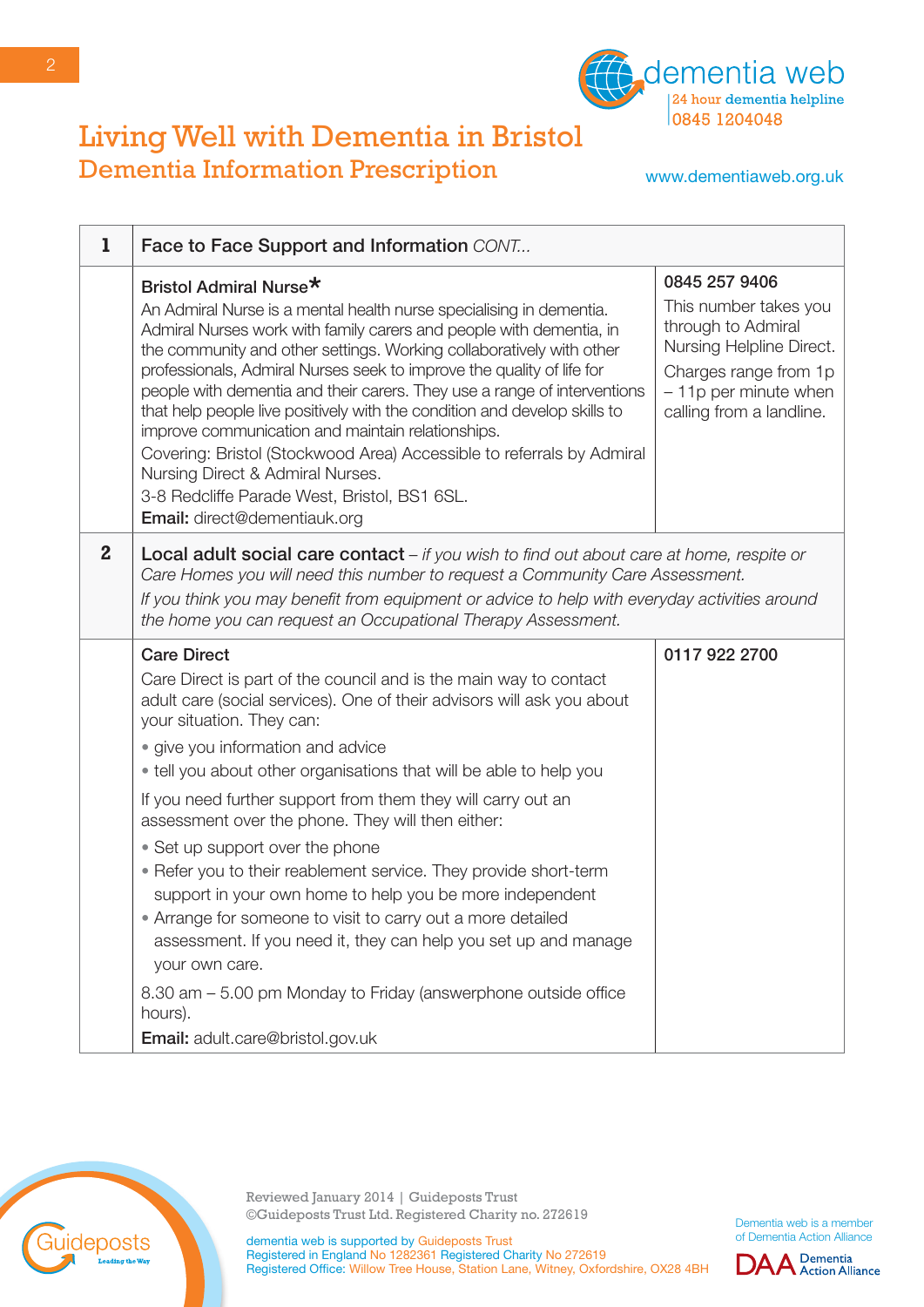

www.dementiaweb.org.uk

| 3 | Local Council - you may be eligible for a council tax discount - contact the council for<br>a form                                                                                                                                                                                                                             |                                    |
|---|--------------------------------------------------------------------------------------------------------------------------------------------------------------------------------------------------------------------------------------------------------------------------------------------------------------------------------|------------------------------------|
|   | <b>Council Tax Office</b><br>Monday to Friday, 8.30 am - 6.00 pm. Except Wednesday                                                                                                                                                                                                                                             | 0117 922 2900<br>24 hour automated |
|   | 10.00 am – 6.00 pm. There is also an out of hours automated service.<br>Phoenix Court Customer Service Point, Bond Street South, Bristol,<br>BS1 3PH.                                                                                                                                                                          | service.                           |
| 4 | <b>Benefits help and advice</b> – you may be eligible for some financial support including a<br>non-means tested benefit called Attendance Allowance                                                                                                                                                                           |                                    |
|   | <b>Age UK Bristol Financial Information Service</b>                                                                                                                                                                                                                                                                            | 0117 929 7537                      |
|   | Free, confidential and independent information advice and advocacy,<br>on a wide range of issues is available at Age UK Bristol's Information<br>and Advice Service. Monday to Thursday 10.00 am - 1.00 pm.<br>Age UK Bristol, Canningford House, 38 Victoria Street, Bristol, BS1 6BY.                                        | Or<br>0117 922 5353                |
|   | <b>Avon and Bristol Law Centre</b>                                                                                                                                                                                                                                                                                             | 0117 924 8662                      |
|   | Provides free legal advice and advocacy for unwaged and low paid<br>people, people experiencing unlawful discrimination, benefits, debt<br>and money, housing, immigration, community care and other legal<br>issues.                                                                                                          |                                    |
|   | 2 Moon Street, Stokes Croft, Bristol, BS2 8QE.                                                                                                                                                                                                                                                                                 |                                    |
|   | Email: mail@ablc.org.uk                                                                                                                                                                                                                                                                                                        |                                    |
|   | Web: www.ablc.org.uk                                                                                                                                                                                                                                                                                                           |                                    |
|   | <b>Bristol Advice Point</b>                                                                                                                                                                                                                                                                                                    | No contact number,                 |
|   | At their drop-in assessment service you will receive a short interview<br>to decide the most appropriate advice to meet your needs. You may<br>then be given an appointment at their Broad Street Office. Some<br>clients will be referred to other agencies and some clients may be<br>given assistance with self-help packs. | drop-in at the times<br>specified. |
|   | Monday to Friday, Drop-in Assessment, 9.30 am - 1.00 pm.                                                                                                                                                                                                                                                                       |                                    |
|   | Monday to Thursday, Self-help information service, 9.30 am – 4.30 pm.                                                                                                                                                                                                                                                          |                                    |
|   | Friday Information Service 9.30 am - 1.00 pm.                                                                                                                                                                                                                                                                                  |                                    |
|   | The Bristol Advice Point is accessible via any bus stopping in the centre.                                                                                                                                                                                                                                                     |                                    |
|   | 1 Quay Street, Bristol, BS1 2JL.                                                                                                                                                                                                                                                                                               |                                    |
|   | Web: www.bristolcab.org.uk                                                                                                                                                                                                                                                                                                     |                                    |



Reviewed January 2014 | Guideposts Trust ©Guideposts Trust Ltd. Registered Charity no. 272619

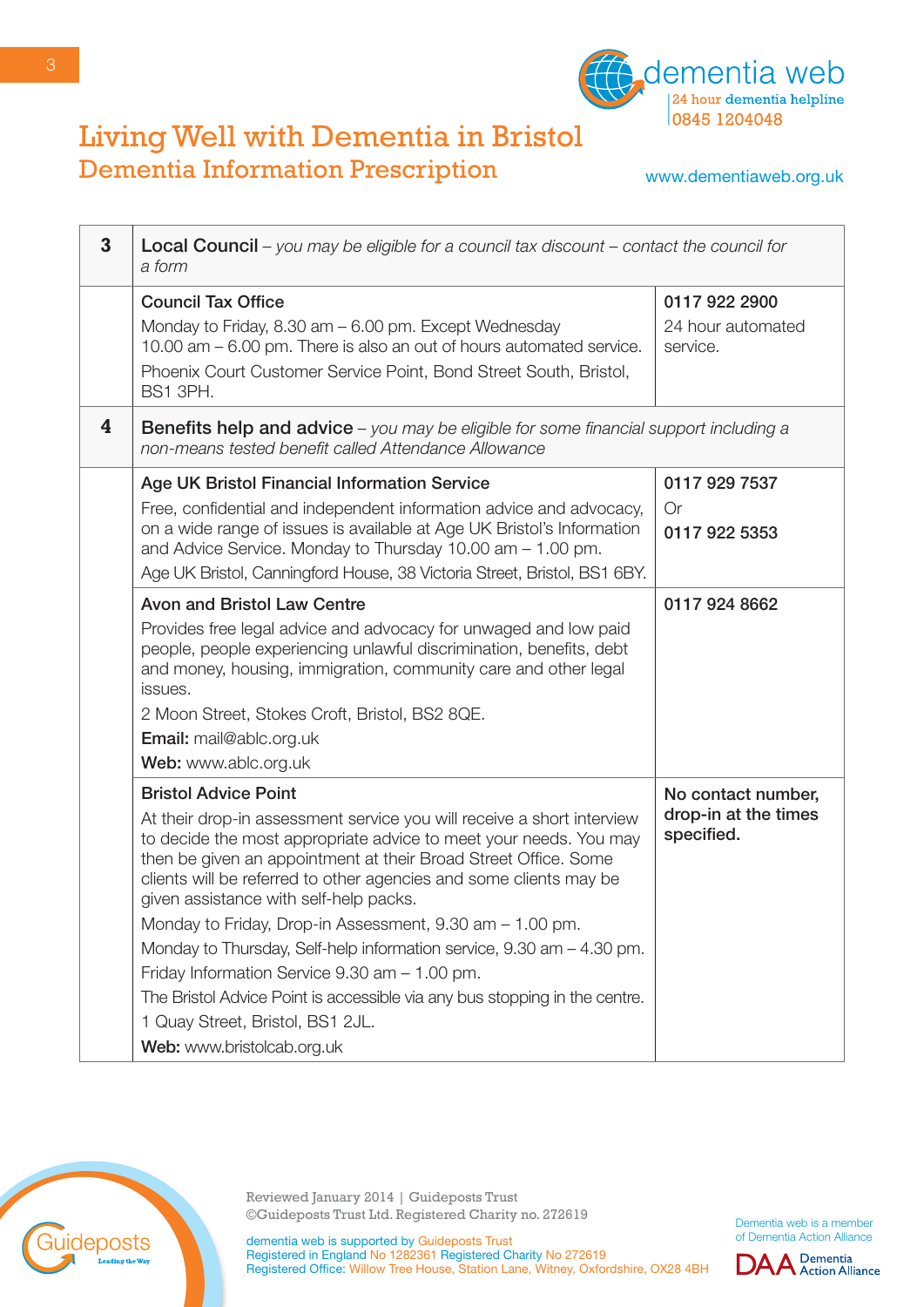

www.dementiaweb.org.uk

| 4 | <b>Benefits help and advice</b> – you may be eligible for some financial support including a<br>non-means tested benefit called Attendance Allowance CONT                                                                                                                                                                                                                                                                                                                                                                                                                                                                                                                                                                                                                                                                                                                               |                                                           |
|---|-----------------------------------------------------------------------------------------------------------------------------------------------------------------------------------------------------------------------------------------------------------------------------------------------------------------------------------------------------------------------------------------------------------------------------------------------------------------------------------------------------------------------------------------------------------------------------------------------------------------------------------------------------------------------------------------------------------------------------------------------------------------------------------------------------------------------------------------------------------------------------------------|-----------------------------------------------------------|
|   | <b>Bristol Citizens Advice Bureau</b>                                                                                                                                                                                                                                                                                                                                                                                                                                                                                                                                                                                                                                                                                                                                                                                                                                                   | 0844 499 4718                                             |
|   | Bristol Citizens Advice Bureau is an independent charity that provides<br>free, impartial advice and information on a range of issues. We can help<br>with most everyday problems from employment to housing and debt.<br>The office is open to telephone calls between $10.00$ am $-1.00$ pm.<br>Web: www.bristolcab.org.uk                                                                                                                                                                                                                                                                                                                                                                                                                                                                                                                                                            | Please be aware that<br>this call costs 5p per<br>minute. |
|   | <b>Bristol Debt Advice Centre</b><br>Provide free, independent debt advice, energy advice and financial<br>education.<br>1 Hide Market, West Street, Bristol, BS2 0BH.<br>Email: mail@bdac.org.uk<br>Web: http://www.bdac.org.uk/                                                                                                                                                                                                                                                                                                                                                                                                                                                                                                                                                                                                                                                       | 0117 954 3990                                             |
|   | <b>East Bristol Advice</b><br>Provides supportive information, advice and signposting to<br>vulnerable people and/or people in need of help for whatever reason<br>in East Bristol.<br>54 Staple Hill Road, Fishponds, Bristol, BS16 5BS.<br>Web: www.eastbristoladvice.org.uk                                                                                                                                                                                                                                                                                                                                                                                                                                                                                                                                                                                                          | 0117 965 5133                                             |
|   | <b>GOV.UK</b>                                                                                                                                                                                                                                                                                                                                                                                                                                                                                                                                                                                                                                                                                                                                                                                                                                                                           | 0800 882 200                                              |
|   | Department of Work and Pensions enquiry line.                                                                                                                                                                                                                                                                                                                                                                                                                                                                                                                                                                                                                                                                                                                                                                                                                                           | Free from a landline.                                     |
|   | Web: https://www.gov.uk/                                                                                                                                                                                                                                                                                                                                                                                                                                                                                                                                                                                                                                                                                                                                                                                                                                                                |                                                           |
|   | <b>North Bristol Advice Centre</b><br>The centre provides advice and advocacy in areas of debt,<br>employment, housing, welfare benefits and basic immigration.<br>The office is open to telephone calls between $9.00$ am $-5.00$ pm.<br>A drop-in is available on Tuesdays 9.30 am - 12.30 pm.<br>2 Gainsborough Square, Lockleaze, Bristol, BS7 9XA.<br>They also have drop-ins at:<br>Southmead Health Centre, Ullswater Road, Bristol, BS10 6DF.<br>Lawrence Weston Housing Office, Ridingleaze House, Ridingleaze,<br>Bristol, BS11 0QE.<br>Patchway Health Clinic, Thirlmere Road, Patchway, BS34 5PD.<br>The Park Centre, The High Street, Kingswood, Bristol, BS15 4AR.<br>Shirehampton Health Centre, Pembroke Rd, Shirehampton, Bristol,<br>Avon, BS11 9SB.<br>Please call through to the number given for details of `drop-in' times.<br>Web: www.northbristoladvice.org.uk | 0117 951 5751                                             |

Reviewed January 2014 | Guideposts Trust ©Guideposts Trust Ltd. Registered Charity no. 272619

Dementia web is a member of Dementia Action Alliance



dementia web is supported by Guideposts Trust Registered in England No 1282361 Registered Charity No 272619 Registered Office: Willow Tree House, Station Lane, Witney, Oxfordshire, OX28 4BH

uideposts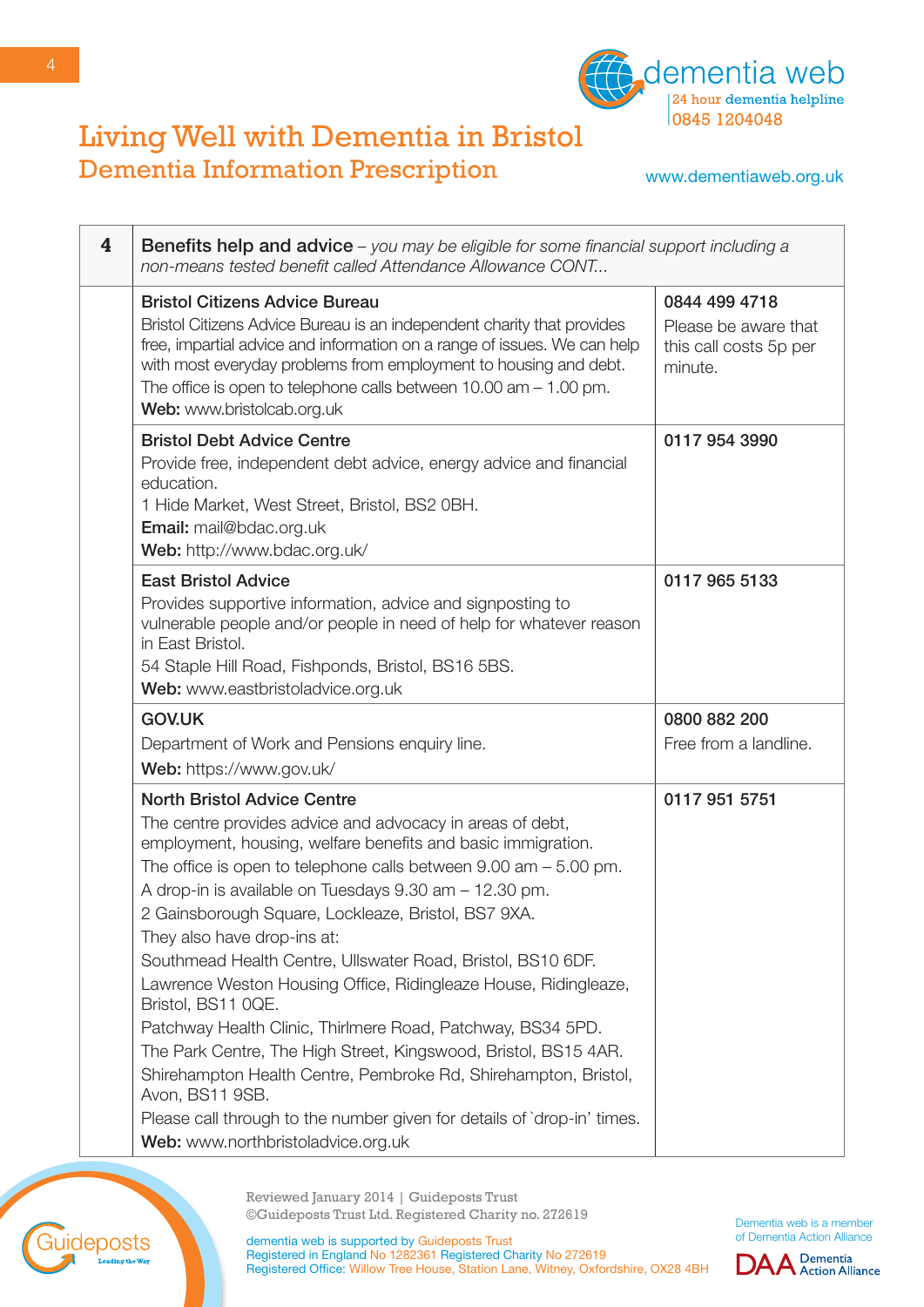

www.dementiaweb.org.uk

| 4 | <b>Benefits help and advice</b> – you may be eligible for some financial support including a<br>non-means tested benefit called Attendance Allowance CONT                                                                                                                                                                                                                                                                                                                                                                                                                        |               |
|---|----------------------------------------------------------------------------------------------------------------------------------------------------------------------------------------------------------------------------------------------------------------------------------------------------------------------------------------------------------------------------------------------------------------------------------------------------------------------------------------------------------------------------------------------------------------------------------|---------------|
|   | <b>South Bristol Advice Service</b><br>Advice from South Bristol Advice Centre is free, independent and<br>confidential to people experiencing difficulties with debt and welfare<br>benefits.<br>The Withywood Centre, Queens Road, Bristol, BS13 8QA.<br><b>Email:</b> admin@southbristoladvice.org.uk                                                                                                                                                                                                                                                                         | 0117 985 1122 |
|   | <b>St Paul's Advice Centre</b><br>St Paul's Advice Centre provides free, independent, impartial and<br>confidential legal advice services.<br>They can advise residents of the East Bristol & Ashley wards, via<br>outreach in Easton, Barton Hill and Fishponds in addition to areas of St<br>Paul's, St Jude's, St Werburghs, St Agnes and Montpelier via their main<br>St Paul's office on: 146 Grosvenor Road, St Paul's, Bristol, BS2 8YA.<br>The office is closed everyday between $12.00$ am $- 2.00$ pm.<br>Web: http://advicewest.org.uk/service/st-pauls-advice-centre | 0117 955 2981 |
| 5 | <b>Local support for the person with dementia</b> $-$ (inc: practical and emotional support,<br>possible opportunities/activities)                                                                                                                                                                                                                                                                                                                                                                                                                                               |               |
|   | Alzheimer's Society*<br>Alzheimer's Society provides support through a variety of groups and activities. Please ring the<br>local office for dates, times and venues for the following activities:                                                                                                                                                                                                                                                                                                                                                                               |               |
|   | Activity Group*<br>These are regular groups for people with dementia and their family<br>and friends offering an opportunity to enjoy a range of social<br>activities, including at some sessions, working with visiting artists.<br>These groups are also a place to share concerns, experiences and<br>coping mechanisms in a safe and friendly environment.<br>These groups take place in Whitchurch, Withywood, Filton and<br>Westbury-on Trym.                                                                                                                              | 0117 961 0693 |
|   | Befriending Service*<br>The Befriending Service provides personalised support for people<br>with dementia and/or carers either in their own home or during<br>outings and activities in the community. This service does not<br>provide personal care. There is a charge for this service.                                                                                                                                                                                                                                                                                       | 0117 961 0693 |



Reviewed January 2014 | Guideposts Trust ©Guideposts Trust Ltd. Registered Charity no. 272619

**DAA** Dementia

dementia web is supported by Guideposts Trust Registered in England No 1282361 Registered Charity No 272619 Registered Office: Willow Tree House, Station Lane, Witney, Oxfordshire, OX28 4BH

5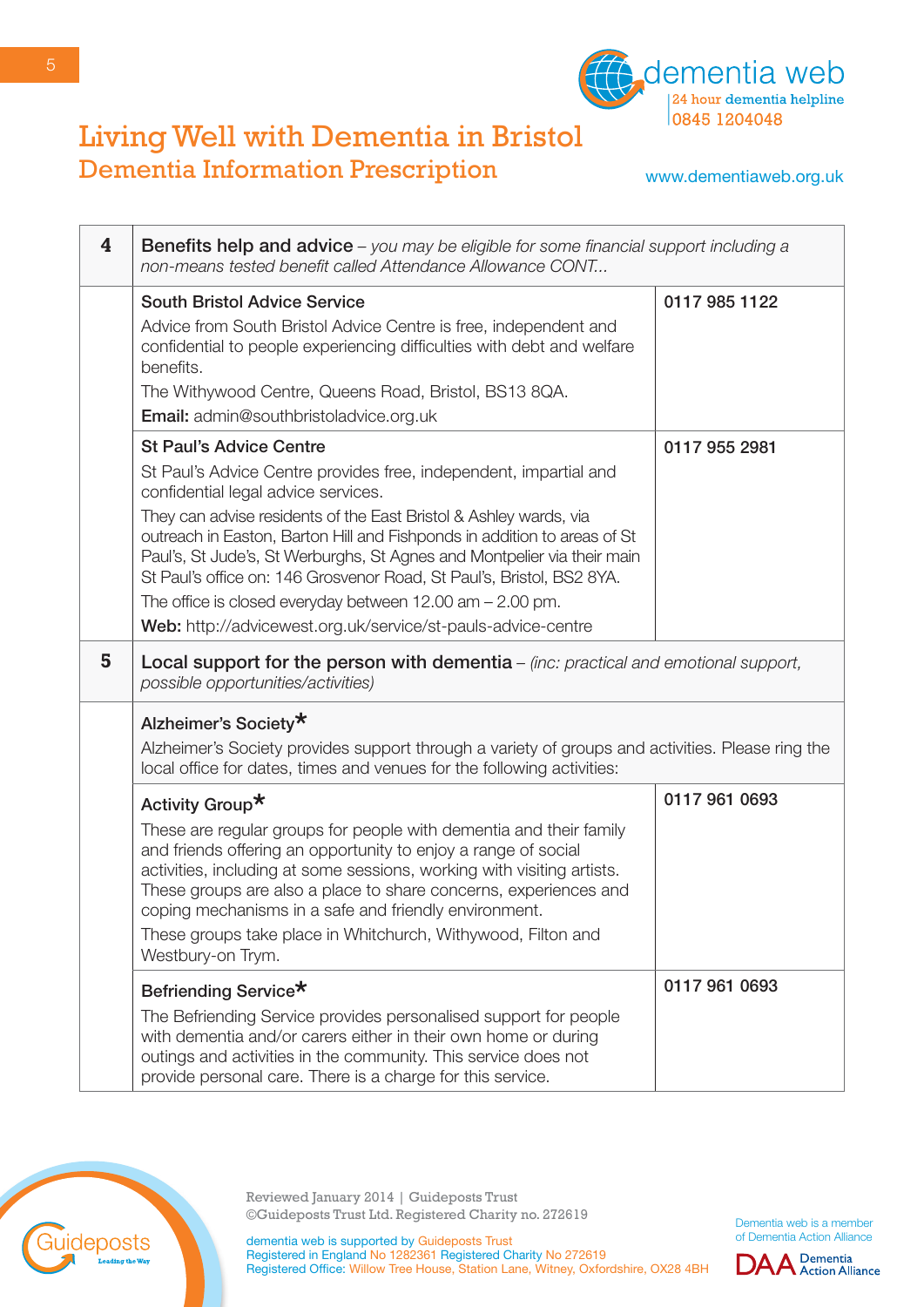

www.dementiaweb.org.uk

| 5 | Local support for the person with dementia $-$ (inc: practical and emotional support,<br>possible opportunities/activities) CONT                                                                                                                                                                                                                                                                                 |                                                          |
|---|------------------------------------------------------------------------------------------------------------------------------------------------------------------------------------------------------------------------------------------------------------------------------------------------------------------------------------------------------------------------------------------------------------------|----------------------------------------------------------|
|   | Memory Café*<br>Memory cafes provide a relaxed environment for people with<br>dementia and their families to meet and socialise. A variety of guest<br>speakers provide a wide range of information and support on every<br>day issues as well as dementia related topics.<br>Memory Cafés are running in the following areas:<br>Bedminister, Fishponds, Henleaze and Withywood.                                | 0117 961 0693                                            |
|   | Peer Support Group (St Werburghs)*<br>This small group is for people with dementia and is facilitated by<br>Alzheimer's Society. The group meets to discuss thoughts and<br>feelings and to share experiences in a supportive environment.<br>Please call to book a place.                                                                                                                                       | 0117 961 0693                                            |
|   | Singing for the Brain <sup>®*</sup><br>These sessions for people with dementia and their family and friends<br>bring people together to sing in a friendly and stimulating environment.<br>The groups are led by trained facilitators. Groups meet at:<br>Henleaze, Horfield, Westbury-on-Trym, Whitchurch and Withywood.                                                                                        | 0117 961 0693<br>Please call to book a<br>place.         |
|   | Sports and Social Club*<br>These weekly groups for people with dementia offer the opportunity<br>to enjoy a range of sports and social activities. They are a safe place<br>to form new friendships, share experiences and coping mechanisms.<br>There are two clubs: Bradley Stoke and Hengrove.                                                                                                                | 0117 961 0693                                            |
|   | Alzheimer's Day Support Service *<br>A day support service for younger people with dementia (under<br>70 years). The service provides an opportunity to socialise with<br>other people with dementia whilst pursuing personal hobbies and<br>interests. Following assessment the service will also provide you with<br>a level of personal care.<br>The Limes, Kingswood Foundation Estate, Bristol BS15 8DB.    | 0117 961 3651                                            |
|   | Alzheimer's Society Dementia Support Worker*<br>A Dementia Support Worker provides support to people with dementia<br>and their carers/families to help them to maintain their independence,<br>improve their sense of well-being and keeping in control of their<br>lives. They also assist in identifying needs and access to appropriate<br>information. This service is provided through one to one contact. | 0117 961 0693<br>Ask for the Dementia<br>Support Worker. |



Reviewed January 2014 | Guideposts Trust ©Guideposts Trust Ltd. Registered Charity no. 272619

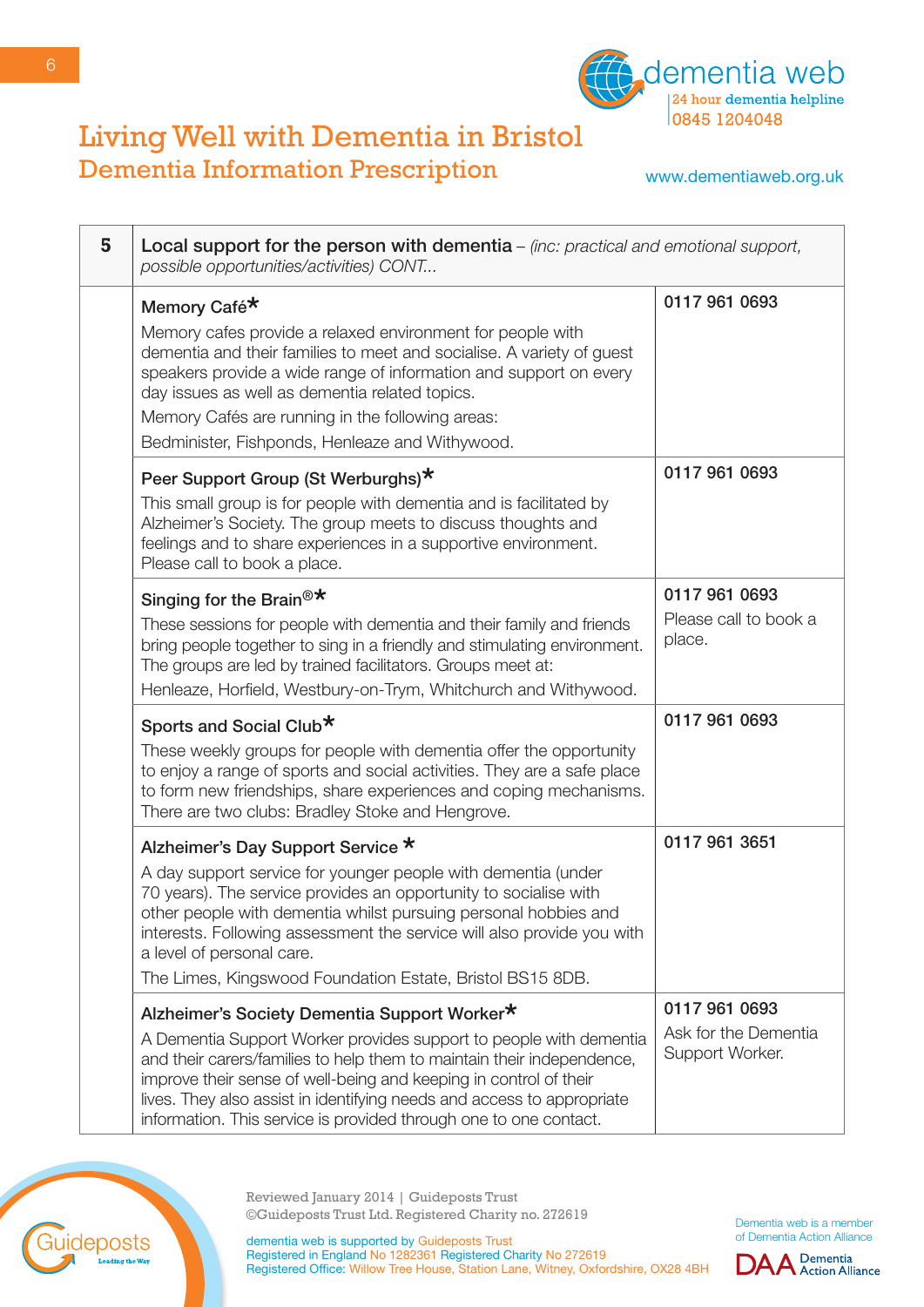

www.dementiaweb.org.uk

| 5 | Local support for the person with dementia $-$ (inc: practical and emotional support,<br>possible opportunities/activities) CONT                                                                                                                                                                                                                                                                                                                                                                                                                                                                                                                                                                                                                              |                                                                                                      |
|---|---------------------------------------------------------------------------------------------------------------------------------------------------------------------------------------------------------------------------------------------------------------------------------------------------------------------------------------------------------------------------------------------------------------------------------------------------------------------------------------------------------------------------------------------------------------------------------------------------------------------------------------------------------------------------------------------------------------------------------------------------------------|------------------------------------------------------------------------------------------------------|
|   | <b>Other Services:</b>                                                                                                                                                                                                                                                                                                                                                                                                                                                                                                                                                                                                                                                                                                                                        |                                                                                                      |
|   | Age UK Bristol - New Beginnings Day Service*<br>This dementia service is open on a Monday and Thursday 9.30 am -<br>2.30 pm and they are able to provide transport for those who require<br>it. They offer a regular programme of activities that include exercise,<br>dance, arts and crafts.<br>The Withywood Centre, Queens Road, Withywood, Bristol, BS13 8QA.                                                                                                                                                                                                                                                                                                                                                                                            | 0117 987 8406                                                                                        |
|   | <b>Bristol Community Links</b><br>It can provide day care for up to 5 days per week Monday to Friday,<br>for older people. There is a programme of regular activities which<br>include exercise, craft, computer access, music and reminiscence.<br>A two course meal and transport can also be provided.<br>Bristol Community Links, Lower Floor, Langhill Avenue, Knowle,<br>Bristol, BS4 1TN.                                                                                                                                                                                                                                                                                                                                                              | 0117 377 2720<br>This centre is not<br>dementia specific so<br>ring through to check<br>suitability. |
|   | British Red Cross - Dementia Support*<br>Volunteers provide weekly home visits (up to six weeks) to support<br>people with dementia, and provide respite for their family/carer.<br>The service promotes independence and companionship, and<br>volunteers can also help with collecting prescriptions, shopping and<br>light household work. The service includes hand, arm and shoulder<br>massage for the carer, if required.<br>Unit 19, Easton Business Centre, Felix Road, Bristol, BS5 OHE.<br>Postal address for reference only, please call for an appointment.                                                                                                                                                                                      | 0117 941 5041                                                                                        |
|   | <b>Healthwatch Bristol</b><br>Healthwatch will give children, young people and adults across<br>Bristol a powerful voice locally and nationally. Local Healthwatch<br>will work to help people get the best out of their local health and<br>social care services. You can refer yourself: call them to make an<br>appointment or to speak to an advocate over the phone. You can<br>leave a message on their 24 hour voice mail service and someone<br>will get back to you as soon as they can. They are open Monday to<br>Thursday, 9.00 am - 5.00 pm, Friday 9.00 am - 4.30 pm.<br>Healthwatch Bristol, The Care Forum, The Vassall Centre, Gill Ave,<br>Fishponds, Bristol, BS16 2QQ.<br>Web: http://www.healthwatchbristol.co.uk/find-services/advocacy | 0808 808 5252                                                                                        |



Reviewed January 2014 | Guideposts Trust ©Guideposts Trust Ltd. Registered Charity no. 272619

Dementia web is a member of Dementia Action Alliance

**DAA** Dementia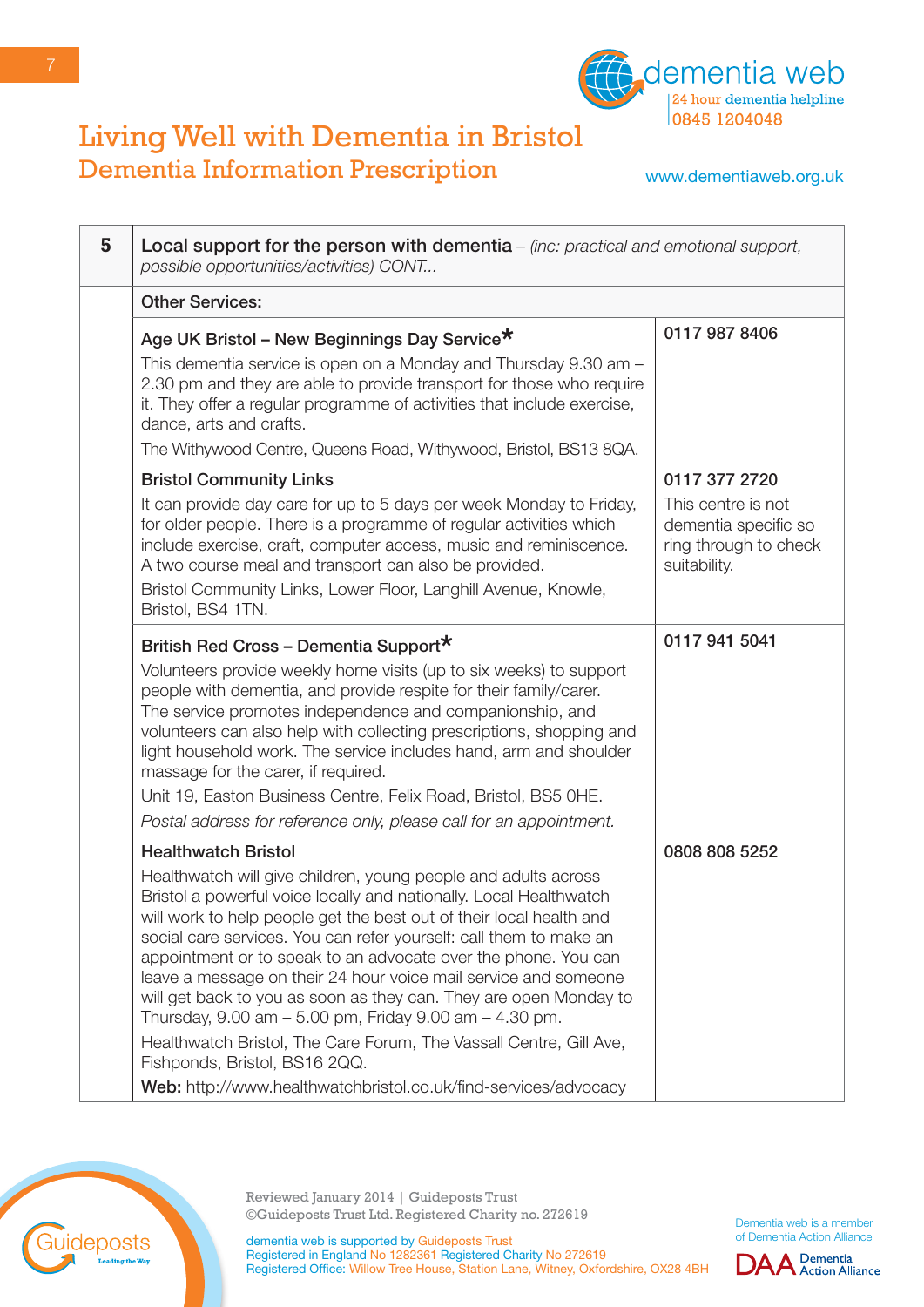

www.dementiaweb.org.uk

| 5 | Local support for the person with dementia $-$ (inc: practical and emotional support,<br>possible opportunities/activities) CONT                                                                                                                                                                                                                                                                                                                                                                                                                                                                                                                                                                                                                                                                                                                                                                      |                                                                                                                                                                                                                      |
|---|-------------------------------------------------------------------------------------------------------------------------------------------------------------------------------------------------------------------------------------------------------------------------------------------------------------------------------------------------------------------------------------------------------------------------------------------------------------------------------------------------------------------------------------------------------------------------------------------------------------------------------------------------------------------------------------------------------------------------------------------------------------------------------------------------------------------------------------------------------------------------------------------------------|----------------------------------------------------------------------------------------------------------------------------------------------------------------------------------------------------------------------|
|   | Milestones Trust - Dementia Day Care*<br>Milestones Trust have a purpose-built day care centre at "Humphry<br>Repton House" with state-of-the-art facilities. They provide:<br>• Reminiscence and life history sessions<br>• Snoezelen sessions for sensory stimulation (sessions that create a tranquil<br>atmosphere through fibre optic lights, hand massage and soft music)<br>• Arts and crafts<br>• Pool, darts and snooker<br>• Music days<br>• Daily pet therapy<br>• Cooking and baking<br>• Hair and beauty<br>Humphry Repton House, Brentry Lane, Bristol, BS10 6NA.                                                                                                                                                                                                                                                                                                                       | 0117 959 2255<br>This number takes<br>you through to the<br>main house and they<br>will re-direct your call<br>to Milestones Trust<br>Dementia Day Care.<br>Call to find out more<br>details and to book a<br>place. |
|   | Email: humphryrepton@milestonestrust.org.uk<br>Supporting Dementia Team*<br>The Supporting Dementia team is a free, crisis and re-ablement<br>service to help people with moderate to severe dementia live more<br>independently.<br>The team provides short-term intensive support to help people with<br>dementia to stay living independently in their own home for as long<br>as possible. The team provides a range of support which could<br>include: help with mobility, self-care, continence and daily living<br>activities e.g. food preparation and participation in leisure activities.<br>Web: www.bristol.gov.uk (search for `supporting dementia team').                                                                                                                                                                                                                               | 0117 922 2700<br><b>Contact Care Direct for</b><br>a referral.                                                                                                                                                       |
|   | <b>Sporting Memories*</b><br>Want to share memories of great sporting heroes and events?<br>The weekly groups are a friendly place where people with dementia<br>can tell us about their favourite sporting memories and hear stories<br>from others who also love their sport. The groups also welcome the<br>company of individual friends or relatives who share their sporting<br>passion. Sporting Memories Network is setting up an exciting network<br>of weekly, daytime groups in venues across South Gloucestershire and<br>Bristol including Gloucestershire County Cricket Club, Bristol Rovers FC,<br>Patchway Library, Filton Library and Bristol City FC, with more to follow.<br>If you would like more information about joining a group, know<br>someone who may benefit from attending a group, please contact<br>the number opposite.<br>Email: admin@sportingmemoriesnetwork.com | 0755 353 0307<br>Martin Chatwin                                                                                                                                                                                      |



uideposts

Dementia web is a member of Dementia Action Alliance

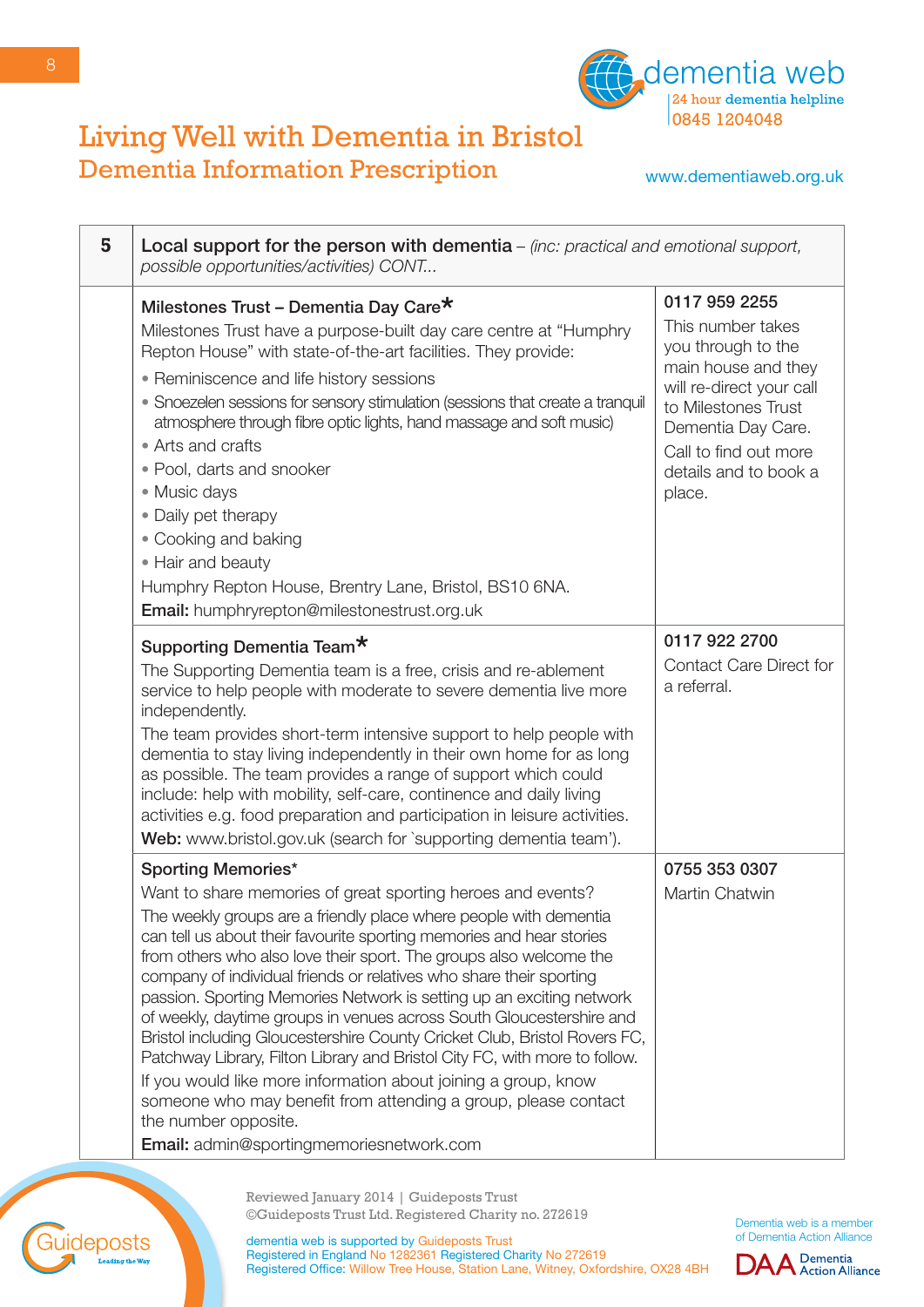

www.dementiaweb.org.uk

| 5 | Local support for the person with dementia $-$ (inc: practical and emotional support,<br>possible opportunities/activities) CONT                                                                                                                                                                                                                                                                                                                                                                                                                                                                                                                                                                                                                                                                                                                                                                                                                                                                                                                                                 |                                      |
|---|----------------------------------------------------------------------------------------------------------------------------------------------------------------------------------------------------------------------------------------------------------------------------------------------------------------------------------------------------------------------------------------------------------------------------------------------------------------------------------------------------------------------------------------------------------------------------------------------------------------------------------------------------------------------------------------------------------------------------------------------------------------------------------------------------------------------------------------------------------------------------------------------------------------------------------------------------------------------------------------------------------------------------------------------------------------------------------|--------------------------------------|
|   | Tyndale Circle Day Centre*<br>A weekly Day Centre for those with memory loss who are not in full-<br>time residential care.<br>Every Thursday from $9.15$ am $-3.00$ pm.<br>Cost – £5.00 per day including lunch but will be £15.00 per day for<br>self-funders when block service purchase is displaced.<br>Tyndale Baptist Church, Whiteladies Road, Clifton, Bristol, BS8 2QG.                                                                                                                                                                                                                                                                                                                                                                                                                                                                                                                                                                                                                                                                                                | 0117 968 6065                        |
| 6 | Local support for family, friends and carers                                                                                                                                                                                                                                                                                                                                                                                                                                                                                                                                                                                                                                                                                                                                                                                                                                                                                                                                                                                                                                     |                                      |
|   | Age UK Bristol - Telephone Befriending Service<br>Age UK Bristol offer a telephone befriending service providing a<br>supportive, listening ear and reassurance for people over 60.<br>Canningford House, 38 Victoria Street, Bristol, BS1 6BY.<br>Web: http://www.ageuk.org.uk/bristol/                                                                                                                                                                                                                                                                                                                                                                                                                                                                                                                                                                                                                                                                                                                                                                                         | 0117 929 7537                        |
|   | Alzheimer's Society - Carers' Support Group*<br>These are regular support groups for the close family, friends and<br>carers of people with dementia and are led by experienced facilitators.<br>Meetings are a chance to discuss, amongst other things, the diagnosis<br>of dementia and its impact. These groups are the place to share<br>concerns, experiences and coping mechanisms, as well as a place to<br>make friends.<br>Groups meet in Brislington, Filton, Kingswood and Westbury-on-Trym.                                                                                                                                                                                                                                                                                                                                                                                                                                                                                                                                                                          | 0117 961 0693                        |
|   | Alzheimer's Society - CrISP - Carers' Information Support<br>Programme <sup>*</sup><br>This service has been designed specifically for families, friends and<br>carers of those with a recent diagnosis of dementia. There are four<br>essential sessions, consisting of:<br>1. Understanding dementia - the physical, psychological and emotional<br>implications that dementia may have on a person with dementia.<br>Legal and money matters - information on legal and money<br>2.<br>matters including making decisions now and in the future.<br>Providing support and care - practical information on<br>З.<br>communication, understanding problems from the perspective of<br>the person with dementia, and where and how to access support.<br>Coping day-to-day and next steps - the physical, psychological<br>4.<br>and emotional implications that dementia may have on people,<br>including their relationships, how to look after themselves and<br>identification of relevant support and services.<br>To book a place on this course call the number opposite. | 0754 092 1035<br><b>Katy Berwick</b> |



Registered in England No 1282361 Registered Charity No 272619

Registered Office: Willow Tree House, Station Lane, Witney, Oxfordshire, OX28 4BH

dementia web is supported by Guideposts Trust



uideposts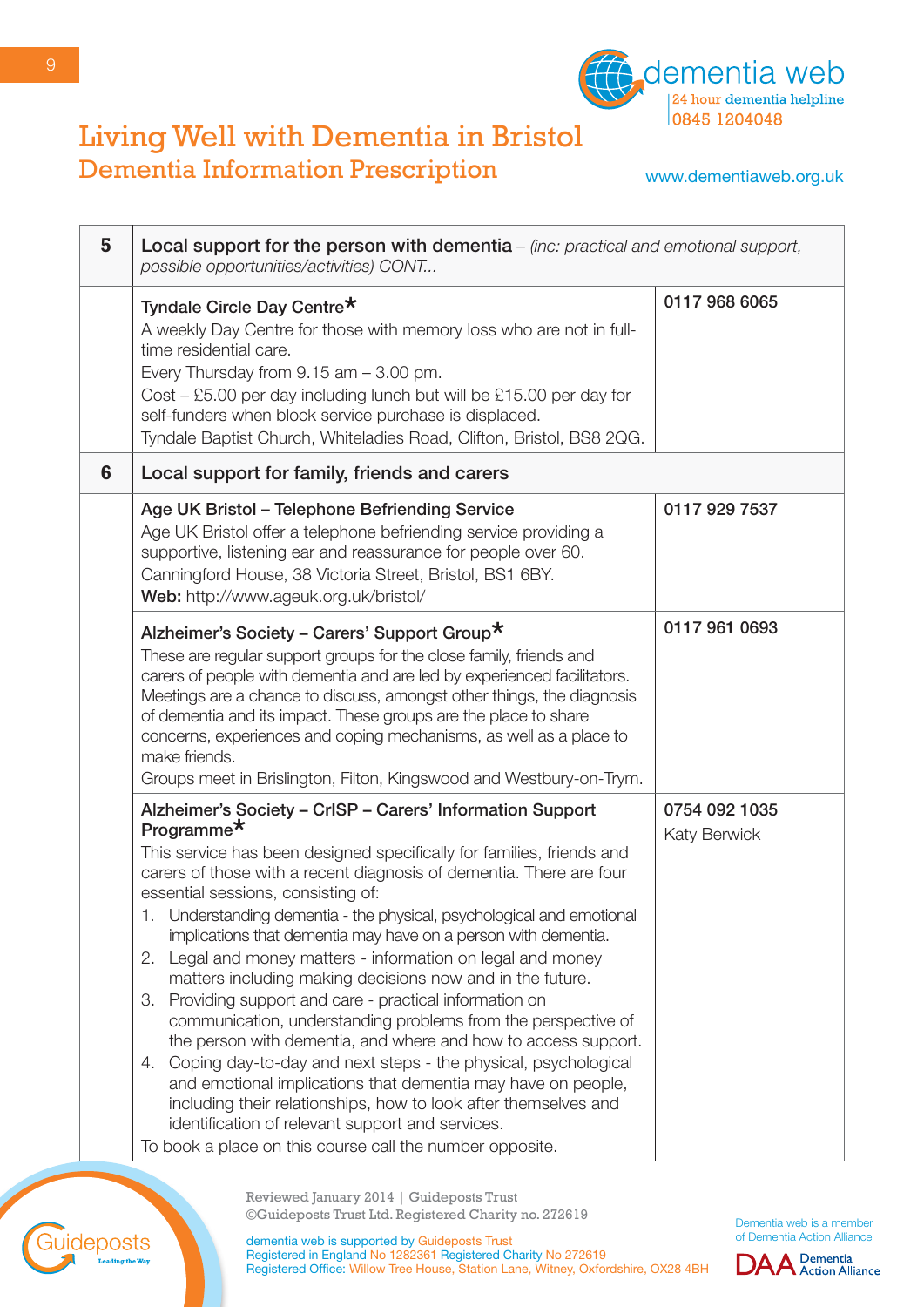

www.dementiaweb.org.uk

| 6 | Local support for family, friends and carers CONT                                                                                                                                                                                                                                                                                                                                                                                                                                                                                                                                                                                                                                                                     |                                                           |
|---|-----------------------------------------------------------------------------------------------------------------------------------------------------------------------------------------------------------------------------------------------------------------------------------------------------------------------------------------------------------------------------------------------------------------------------------------------------------------------------------------------------------------------------------------------------------------------------------------------------------------------------------------------------------------------------------------------------------------------|-----------------------------------------------------------|
|   | <b>Bristol Black Carers</b><br>Bristol Black Carers supports families, friends and carers, mainly from<br>black and minority ethnic (BME) backgrounds. It provides a range of<br>culturally specific and supportive services for young people, adults and<br>families across Bristol. Current services are free and confidential. They<br>include advice about housing, benefits and health and social care;<br>monthly support groups and Care Attendant Service allowing family<br>members and carers to take time out.<br>Unit 20, Easton Business Centre, Felix Road, Bristol, BS5 OHE.<br>Web: www.bristolblackcarers.org.uk                                                                                     | 0117 941 5303                                             |
|   | <b>Bristol and Avon Chinese Women's Group</b><br>Provide a range of services for Chinese women and their families<br>including a sitting service, translation and interpretation and a drop-<br>in Day Centre. To find out about all the services they provide call the<br>number opposite.<br>St Agnes Church, Thomas Street, St Pauls, Bristol BS2 9LL.<br>Web: www.bacwg.org.uk                                                                                                                                                                                                                                                                                                                                    | 0117 935 1462                                             |
|   | <b>Bristol Shared Lives</b><br>In Bristol Shared Lives, an approved carer shares their home<br>and family life with a vulnerable person; this could be someone<br>with learning difficulties, dementia, mental health issues or with<br>another disability. Shared Lives carers provide care, support and<br>accommodation within their own home. Carers come from a range<br>of backgrounds with different family circumstances. They receive<br>support and guidance from a Shared Lives Officer.<br>Bristol Shared Lives, FREEPOST NAT17481, PO Box 30, Bristol,<br>BS1 5BR. Postal address for reference only - please call to arrange<br>an appointment.<br>Web: www.bristol.gov.uk (search for `Shared Lives'). | 0117 922 2700<br>Referral is required via<br>Care Direct. |
|   | <b>Care Direct</b><br>Care Direct provide information about applying for the Carers<br>Emergency Card and support through the Carers Self Assessment.<br>Carers Emergency Card is a free service that provides up to 72<br>hours of emergency support for the person cared for in the event of<br>their main care provider having an accident or emergency.<br>Call the number opposite for further information.                                                                                                                                                                                                                                                                                                      | 0117 922 2700                                             |



Reviewed January 2014 | Guideposts Trust ©Guideposts Trust Ltd. Registered Charity no. 272619

Dementia web is a member of Dementia Action Alliance

dementia web is supported by Guideposts Trust Registered in England No 1282361 Registered Charity No 272619 Registered Office: Willow Tree House, Station Lane, Witney, Oxfordshire, OX28 4BH

10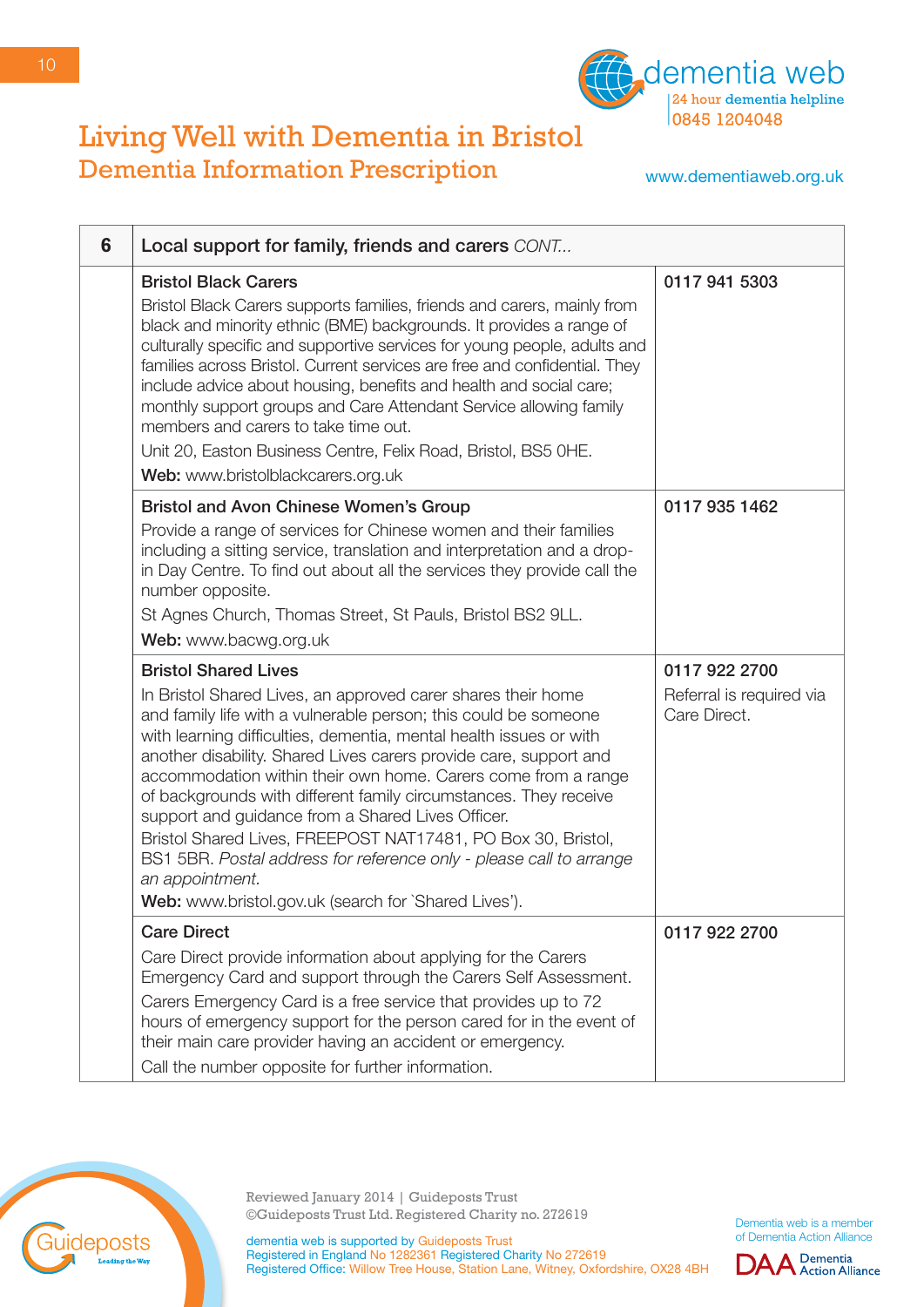

www.dementiaweb.org.uk

| 6 | Local support for family, friends and carers CONT                                                                                                                                                                                                                                                                                                                                                                                                                                                                                                                                                                                                                                                                                                                                                                                         |                              |
|---|-------------------------------------------------------------------------------------------------------------------------------------------------------------------------------------------------------------------------------------------------------------------------------------------------------------------------------------------------------------------------------------------------------------------------------------------------------------------------------------------------------------------------------------------------------------------------------------------------------------------------------------------------------------------------------------------------------------------------------------------------------------------------------------------------------------------------------------------|------------------------------|
|   | Carers Support Centre - Carers Line<br>Provide support, information and advice to families, friends and<br>carers of any age. This includes:<br>• Carers Line (telephone support line)<br>• Carers Emergency Card (see Care Direct)<br>• One-to-one support and carers' groups<br>• Short breaks and carers' holidays<br>• Counselling service<br>• Support for young carers (see EighteenPlus)<br>• Support for young carers<br>Carers line hours: $10.00$ am $- 1.00$ pm and $2.00$ pm $- 4.00$ pm<br>Monday to Thursday. Friday 10.00 am - 1.00 pm.<br>An answer phone operates outside these hours.<br>The Vassall Centre, Gill Avenue, Fishponds, Bristol, South<br>Gloucestershire, BS16 2QQ.<br>Email: carersline@carerssupportcentre.org.uk<br>Web: www.carerssupportcentre.org.uk<br>Web for holidays: www.carersholidays.org.uk | 0117 965 2200                |
|   | <b>Dhek Bhal</b><br>A voluntary organisation that works to promote the health and<br>social wellbeing of the South Asian Community of Bristol and South<br>Gloucestershire through the provision of a range of services which<br>include: Day Care, Sitting Service, Domiciliary Care, Respite Care<br>and an Older Men's Group.<br>Barton Hill Office, 43 Ducie Road, Barton Hill, Bristol, BS5 0AX. Postal<br>address for reference only - please call to arrange an appointment.<br>Web: www.dhekbhal.org.uk                                                                                                                                                                                                                                                                                                                           | 0117 914 6671                |
|   | <b>EighteenPlus</b><br>A monthly group for young adult carers aged 18-25 who are<br>currently caring for a family member or friend. Supported by the<br>Carers Support Centre.<br>Contact Ruth Garner, Family Support Worker.                                                                                                                                                                                                                                                                                                                                                                                                                                                                                                                                                                                                             | 0117 937 5620                |
|   | <b>Tyndale Circle Day Centre</b><br>A bi-monthly self-help group for families, friends and carers of people<br>with dementia.<br>Tyndale Baptist Church, Whiteladies Road, Clifton, Bristol, BS8 2QG.                                                                                                                                                                                                                                                                                                                                                                                                                                                                                                                                                                                                                                     | 0117 968 6065                |
|   | www.wellaware.org.uk<br>This website is a guide to health, wellbeing and community services<br>in Bristol, South Gloucestershire, Bath & North East Somerset and<br>North Somerset.                                                                                                                                                                                                                                                                                                                                                                                                                                                                                                                                                                                                                                                       | 0808 808 5252<br>Free phone. |



Reviewed January 2014 | Guideposts Trust ©Guideposts Trust Ltd. Registered Charity no. 272619

Dementia web is a member of Dementia Action Alliance

**DAA** Dementia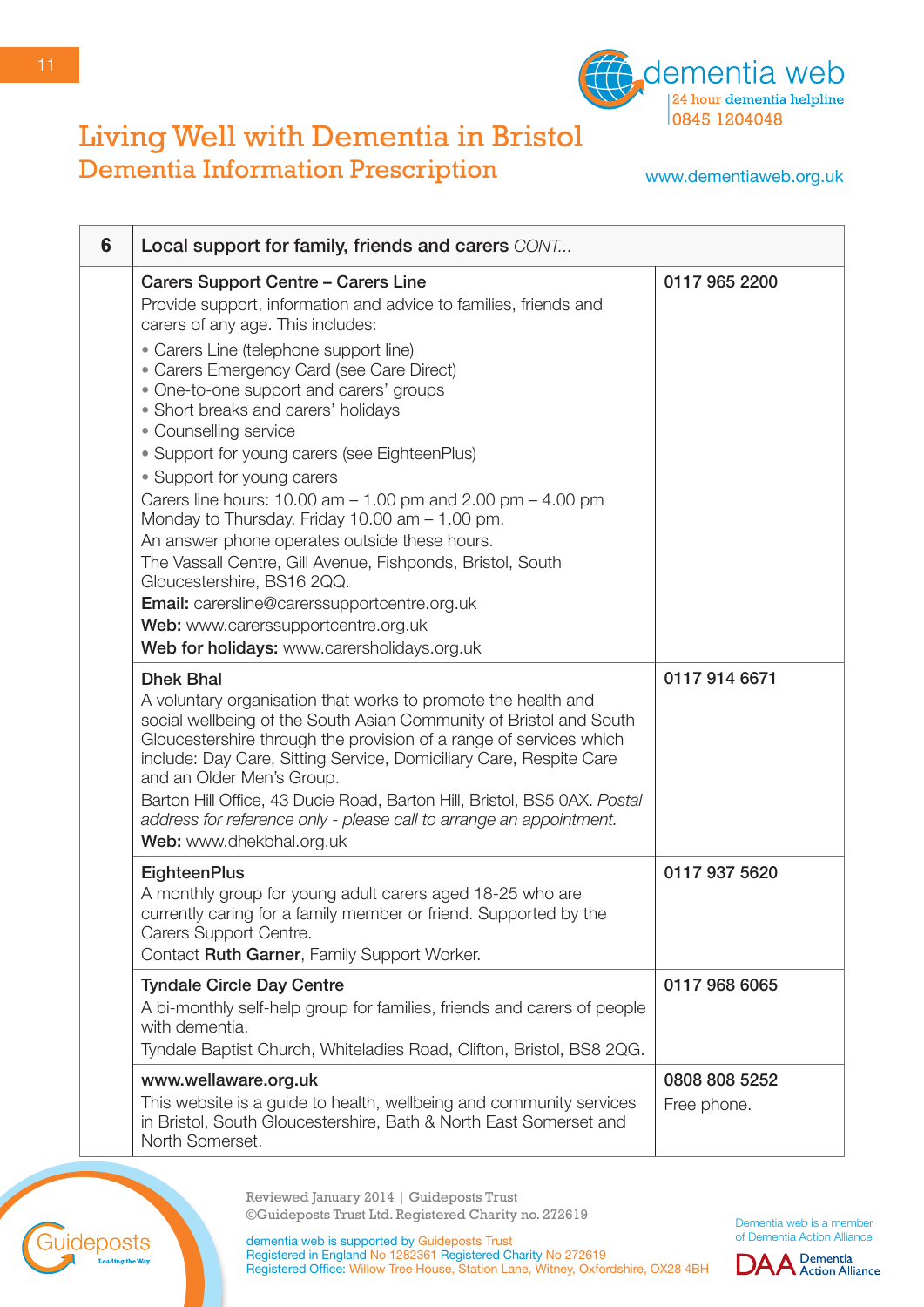

www.dementiaweb.org.uk

| $\overline{z}$ | <b>Local health care contacts</b> – there may be options in your local area for certain health<br>specialist services to visit you at home - where applicable we have listed services in your area,<br>but if in doubt contact your GP practice for further details                                                                                                                                                                                                                      |                   |
|----------------|------------------------------------------------------------------------------------------------------------------------------------------------------------------------------------------------------------------------------------------------------------------------------------------------------------------------------------------------------------------------------------------------------------------------------------------------------------------------------------------|-------------------|
|                | Alternative Therapies (always discuss with your GP first, but can be a good source of<br>relaxation and certain claimed healing properties)                                                                                                                                                                                                                                                                                                                                              |                   |
|                | <b>Continence</b> (problems associated with toileting)                                                                                                                                                                                                                                                                                                                                                                                                                                   |                   |
|                | <b>Bristol Community Health</b>                                                                                                                                                                                                                                                                                                                                                                                                                                                          | 0117 982 9129     |
|                | Continence care is available for:                                                                                                                                                                                                                                                                                                                                                                                                                                                        |                   |
|                | • People aged 19 years and over                                                                                                                                                                                                                                                                                                                                                                                                                                                          |                   |
|                | • Those registered with a Bristol General Practitioner (GP)                                                                                                                                                                                                                                                                                                                                                                                                                              |                   |
|                | • Those able to attend a clinic to be assessed                                                                                                                                                                                                                                                                                                                                                                                                                                           |                   |
|                | • Families or carers requiring advice and support for the continence                                                                                                                                                                                                                                                                                                                                                                                                                     |                   |
|                | needs of the person they care for                                                                                                                                                                                                                                                                                                                                                                                                                                                        |                   |
|                | • Housebound patients who have bladder and bowel problems                                                                                                                                                                                                                                                                                                                                                                                                                                |                   |
|                | Continence Service, Avonmouth Medical Centre, Collins Street,<br>Avonmouth, Bristol, BS11 9JJ.                                                                                                                                                                                                                                                                                                                                                                                           |                   |
|                | <b>Dentist</b> (dental pain and/or poor oral health may be a great source of distress)                                                                                                                                                                                                                                                                                                                                                                                                   |                   |
|                | <b>Community Dental Service</b>                                                                                                                                                                                                                                                                                                                                                                                                                                                          | 0117 342 4383     |
|                | The Community Dental Service (CDS) provides dental care for<br>people who are unable to access treatment from a general dental<br>practitioner (GDP) because of special needs, or disabilities. Home<br>visits are available where patients are housebound, or where the<br>disability is such that the individual would find it too difficult to visit a<br>clinic, but this would be at the discretion of the service.<br>The Dental Hospital, Lower Maudlin Street, Bristol, BS1 2LY. |                   |
|                | <b>Dieticians</b> (Dietary advice and nutritional support)                                                                                                                                                                                                                                                                                                                                                                                                                               |                   |
|                | There is a specialist team of Dieticians providing a community based<br>Nutrition and Dietetics service. They provide advice and support to<br>adult patients and carers locally within the community through one-<br>to-one counselling, group education, and teaching<br>on a number of topics about nutrition.                                                                                                                                                                        | GP Referral only. |
|                | District/Community Nurse (visit at home to meet any short or long term nursing needs)                                                                                                                                                                                                                                                                                                                                                                                                    |                   |
|                | Bristol Community Health Community Nurses provide nursing<br>care for predominantly housebound patients. They promote and<br>support independence and provide care at periods of time when<br>patients are unable to support themselves, such as following a<br>recent discharge from hospital or a period of serious illness.                                                                                                                                                           | GP referral only. |



Reviewed January 2014 | Guideposts Trust ©Guideposts Trust Ltd. Registered Charity no. 272619

Dementia web is a member of Dementia Action Alliance

**DAA** Dementia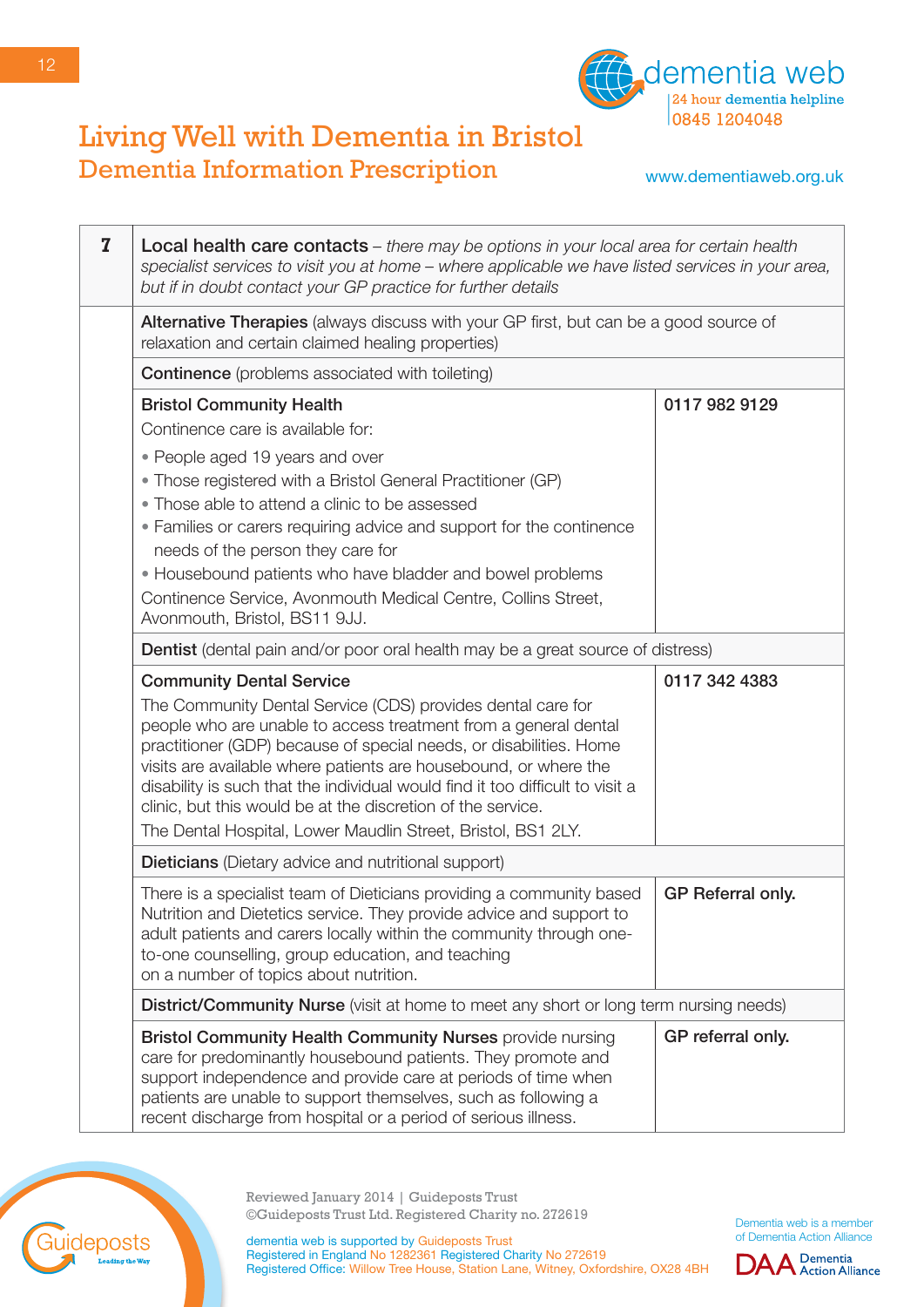

#### www.dementiaweb.org.uk

| $\mathbf{Z}$ | <b>Local health care contacts</b> – there may be options in your local area for certain health<br>specialist services to visit you at home - where applicable we have listed services in your area,<br>but if in doubt contact your GP practice for further details CONT                                                                                                                                                               |                                                                                             |
|--------------|----------------------------------------------------------------------------------------------------------------------------------------------------------------------------------------------------------------------------------------------------------------------------------------------------------------------------------------------------------------------------------------------------------------------------------------|---------------------------------------------------------------------------------------------|
|              | Hearing (hearing loss may contribute to increased isolation but hearing aids may also add<br>further to confusion with increased or distorted noise levels. It is therefore important to have<br>the right assessment by an Audiologist experienced in assessing hearing loss and dementia)                                                                                                                                            |                                                                                             |
|              | <b>University Hospitals Bristol</b>                                                                                                                                                                                                                                                                                                                                                                                                    | 0117 342 5854<br>GP referral only.                                                          |
|              | <b>Occupational Therapist</b> (activity, aids and adaptations)                                                                                                                                                                                                                                                                                                                                                                         |                                                                                             |
|              | Avon and Wiltshire Mental Health Partnership<br>Significant provider of specialist mental health services operating<br>across BANES, Bristol, North Somerset, South Gloucestershire,<br>Swindon and Wiltshire. They have a range of services including<br>Occupational Therapists.                                                                                                                                                     | GP referral only.                                                                           |
|              | <b>Bristol Community Health Occupational Therapists</b><br>Help for older and disabled people to remain living independently at<br>home. Assessments and visits are prioritised depending on people's<br>needs. There are waiting lists - they will let you know if there will be a<br>delay before they can see you. Monday to Friday 8.30 am $-$ 4.30 pm.<br>Knowle Clinic, Broadfield Road, Knowle, Bristol, BS4 2UH.               | 0117 919 0290                                                                               |
|              | <b>Opticians</b> (undetected visual problems such as sight loss may exacerbate anxiety and<br>increase risk of falls)                                                                                                                                                                                                                                                                                                                  |                                                                                             |
|              | <b>Healthcall Optical Services</b><br>Specialises in home eye care services; takes care of everything<br>from home eye tests and dispensing of glasses to a comprehensive<br>aftercare service.<br>Web: www.healthcalloptical.co.uk                                                                                                                                                                                                    | 0800 030 4083<br>Free from a landline.                                                      |
|              | NHS Choices - Website only<br>Web: http://www.nhs.uk/nhsengland/aboutnhsservices/opticians/<br>pages/nhsopticians.aspx<br>On the right hand side of the page is a 'drop down box' beside it is<br>the word 'choose a service' - the word opticians should already be in<br>place. Underneath this is another box with:<br>'Located in' beside it - enter your post code here to obtain a list of<br>opticians close to where you live. | Website only.                                                                               |
|              | <b>VisionCall</b><br>Specialises in home eye care services; takes care of everything<br>from home eye tests and dispensing of glasses to a comprehensive<br>aftercare service.<br>Web: www.vision-call.co.uk                                                                                                                                                                                                                           | 0845 677 3340<br>Charges range from 1p<br>- 11p per minute when<br>calling from a landline. |

Reviewed January 2014 | Guideposts Trust ©Guideposts Trust Ltd. Registered Charity no. 272619

Dementia web is a member of Dementia Action Alliance



dementia web is supported by Guideposts Trust Registered in England No 1282361 Registered Charity No 272619 Registered Office: Willow Tree House, Station Lane, Witney, Oxfordshire, OX28 4BH

uideposts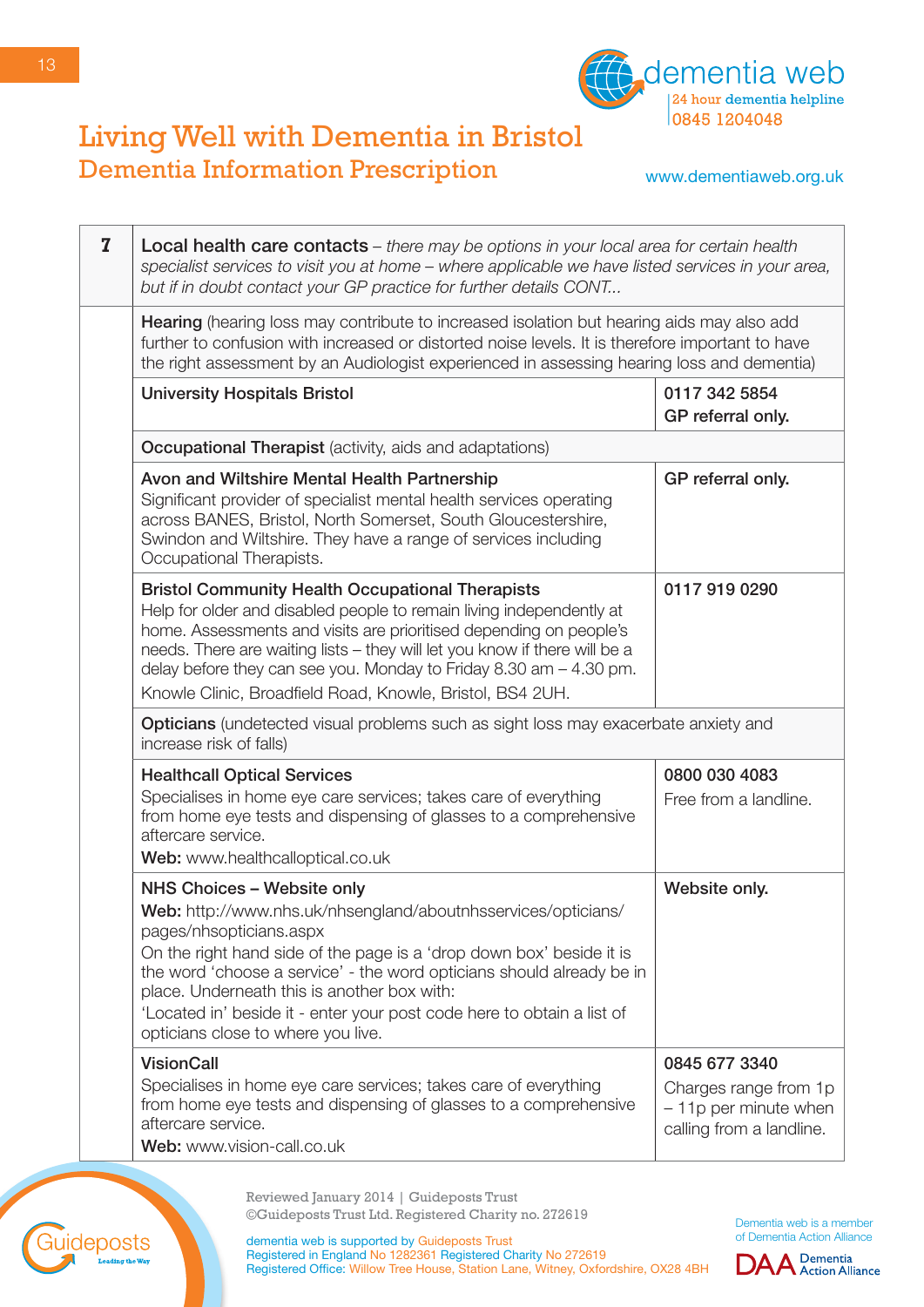

www.dementiaweb.org.uk

| $\overline{z}$ | <b>Local health care contacts</b> – there may be options in your local area for certain health<br>specialist services to visit you at home - where applicable we have listed services in your area,<br>but if in doubt contact your GP practice for further details CONT                             |                                                                  |
|----------------|------------------------------------------------------------------------------------------------------------------------------------------------------------------------------------------------------------------------------------------------------------------------------------------------------|------------------------------------------------------------------|
|                | <b>Physiotherapists (Mobility and exercise)</b>                                                                                                                                                                                                                                                      |                                                                  |
|                | <b>Bristol Community Health Physiotherapy</b><br>The Physiotherapy Team deliver expert advice and support to<br>patients. Physiotherapists use manual therapy and exercises to help<br>restore and maintain physical function of the body's joints, muscles<br>and ligaments.                        | <b>GP</b> or Healthcare<br><b>Professional referral</b><br>only. |
|                | Podiatry (Good foot care leads to reduced pain, increased mobility, increased physical activity,<br>reduction in falls)                                                                                                                                                                              |                                                                  |
|                | <b>Bristol Community Health</b><br>Provide podiatry services in community clinics and can also visit bed<br>and chair bound patients at home. The treatment they provide will be<br>based on a risk assessment.<br>Podiatry Department, Knowle Clinic, Broadfield Road, Knowle,<br>Bristol, BS4 2UH. | 0117 919 0275                                                    |
|                | Speech and Language Therapists (assessment and advice concerning swallowing, feeding<br>and communication) GP referral only.                                                                                                                                                                         |                                                                  |
| 8              | Local activities, organisations                                                                                                                                                                                                                                                                      |                                                                  |
|                | <b>Age UK Bristol</b><br>Age UK Bristol provide a range of support and services for older<br>people including benefits help and advice.<br>Canningford House, 38 Victoria Street, Bristol, BS1 6BY.                                                                                                  | 0117 929 7537                                                    |
|                | Alzheimer's Society*                                                                                                                                                                                                                                                                                 | 0117 961 0693                                                    |
|                | Alzheimer's Society offers information and support for people with<br>any type of dementia and their families.                                                                                                                                                                                       |                                                                  |
|                | A telephone information line is normally staffed between<br>9.00 am - 2.00 pm Monday to Friday with an answer phone<br>outside of these hours.                                                                                                                                                       |                                                                  |
|                | International House, 10 Bank Road, Kingswood, Bristol, BS15 8LX.                                                                                                                                                                                                                                     |                                                                  |



Reviewed January 2014 | Guideposts Trust ©Guideposts Trust Ltd. Registered Charity no. 272619

Dementia web is a member of Dementia Action Alliance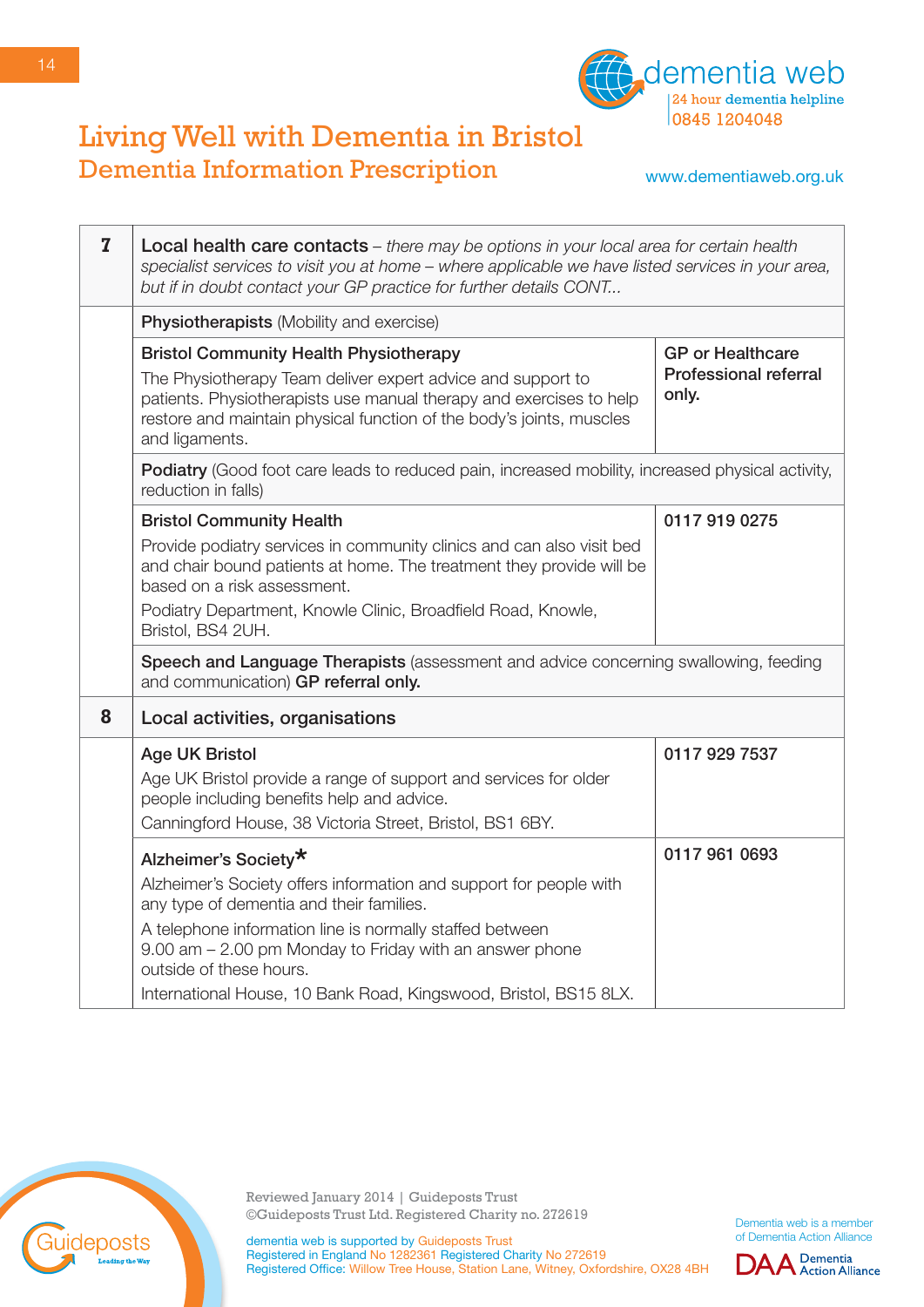

www.dementiaweb.org.uk

| 8 | Local activities, organisations CONT                                                                                                                                                                                                                                                                                                                                                                                                                                                                                                                                                                                                                                                                                  |                                                           |
|---|-----------------------------------------------------------------------------------------------------------------------------------------------------------------------------------------------------------------------------------------------------------------------------------------------------------------------------------------------------------------------------------------------------------------------------------------------------------------------------------------------------------------------------------------------------------------------------------------------------------------------------------------------------------------------------------------------------------------------|-----------------------------------------------------------|
|   | British Red Cross - Dementia Support*<br>Volunteers provide weekly home visits (up to six weeks) to support<br>people with dementia, and provide respite for their family/carer.<br>The service promotes independence and companionship, and<br>volunteers can also help with collecting prescriptions, shopping and<br>light household work. The service includes hand, arm and shoulder<br>massage for the carer, if required.<br>Unit 19, Easton Business Centre, Felix Road, Bristol, BS5 OHE.<br>Postal address for reference only, please call for an appointment.                                                                                                                                              | 0117 941 5041                                             |
|   | <b>British Red Cross - Home from Hospital Service</b><br>The 'Home from Hospital' service provides a weekly visit for up to<br>six weeks after somebody is discharged from hospital. Support is<br>provided through home visits aimed at promoting independence and<br>companionship. Red Cross volunteers help with activities such as<br>collecting prescriptions, shopping and light household work.<br>Unit 19, Easton Business Centre, Felix Road, Bristol, BS5 OHE.<br>Postal address for reference only, please call for an appointment.                                                                                                                                                                       | 0117 941 5041                                             |
|   | <b>Bristol Shared Lives</b><br>In Bristol Shared Lives, an approved carer shares their home<br>and family life with a vulnerable person; this could be someone<br>with learning difficulties, dementia, mental health issues or with<br>another disability. Shared Lives carers provide care, support and<br>accommodation within their own home. Carers come from a range<br>of backgrounds with different family circumstances. They receive<br>support and guidance from a Shared Lives Officer.<br>Bristol Shared Lives, FREEPOST NAT17481, PO Box 30, Bristol,<br>BS1 5BR. Postal address for reference only - please call to arrange<br>an appointment.<br>Web: www.bristol.gov.uk (search for `Shared Lives'). | 0117 922 2700<br>Referral is required via<br>Care Direct. |
|   | <b>Community transport:</b>                                                                                                                                                                                                                                                                                                                                                                                                                                                                                                                                                                                                                                                                                           |                                                           |
|   | <b>Bristol Community Transport</b><br>Bristol Community Transport (BCT) is a community based<br>organisation providing efficient, affordable, accessible transport to<br>community groups, organisations and individuals.<br>Booking and general enquiries lines open: 7.30 am - 1.00 pm and<br>2.00 pm - 5.00 pm Monday to Friday.<br>181 - 189 Easton Road, Easton, Bristol, BS5 0HQ.<br>Email: bctoffice@hctgroup.org                                                                                                                                                                                                                                                                                              | 0117 902 0158<br><b>Or</b><br>0117 902 0157               |
|   | Web: www.bristolcommunitytransport.org.uk                                                                                                                                                                                                                                                                                                                                                                                                                                                                                                                                                                                                                                                                             |                                                           |

Reviewed January 2014 | Guideposts Trust ©Guideposts Trust Ltd. Registered Charity no. 272619

Dementia web is a member of Dementia Action Alliance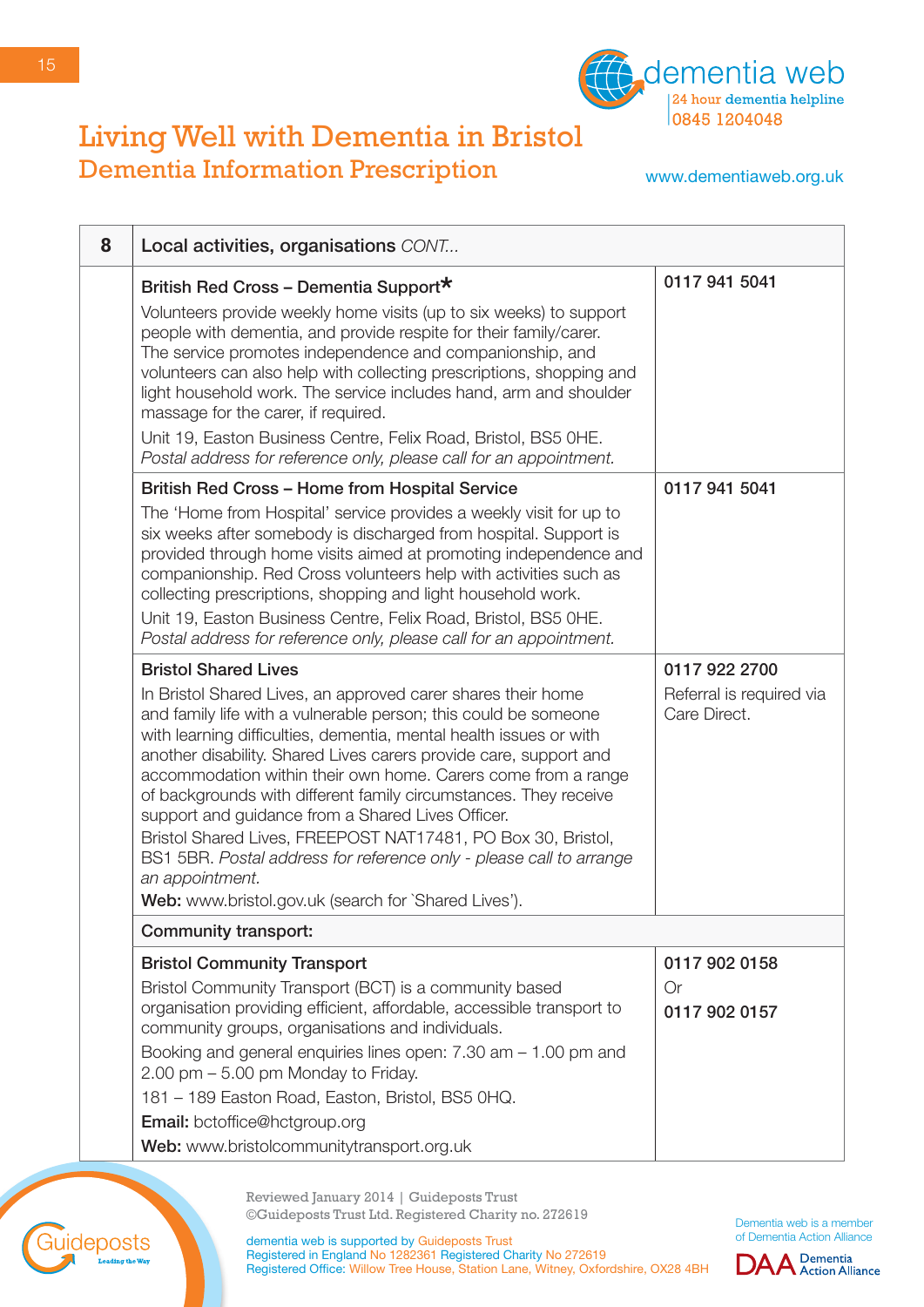

www.dementiaweb.org.uk

| 8 | Local activities, organisations CONT                                                                                                                                                                                                                                                                                                                                                                                                                                                                                                                                                           |                                                                                                                 |
|---|------------------------------------------------------------------------------------------------------------------------------------------------------------------------------------------------------------------------------------------------------------------------------------------------------------------------------------------------------------------------------------------------------------------------------------------------------------------------------------------------------------------------------------------------------------------------------------------------|-----------------------------------------------------------------------------------------------------------------|
|   | Community transport: CONT                                                                                                                                                                                                                                                                                                                                                                                                                                                                                                                                                                      |                                                                                                                 |
|   | <b>Bristol Dial A Ride</b><br>A charitable organisation that provides door-to-door accessible<br>transport services for disabled and older people in Bristol, at the cost<br>of a bus fare. Concessionary Travelcards can be used. Assistance<br>is provided by Driver/Escorts and for your comfort and safety all the<br>Minibuses have seat belts and securing systems for wheelchairs.<br>Lines open: 9.00 am - 5.00 pm Monday to Friday.<br>Bristol Dial A Ride, Great Park Road, Bradley Stoke, Bristol, BS32 4RU.<br>Email: info@socialaccess.org.uk<br>Web: www.bristoldialaride.org.uk | 0845 130 1875<br>Select option 1.<br>Charges range from 1p<br>- 11p per minute when<br>calling from a landline. |
|   | North & West Area - Lawrence Weston Community Transport<br>The service aims to help people with mobility needs to travel around<br>Lawrence Weston. They provide a service with the ability to divert to<br>individual addresses within the Lawrence Weston area for those who<br>are unable to walk to the route the bus travels.<br>117-119 Long Cross, Bristol, BS11 0HG.<br>Email: lwct.bristol@talk21.com<br>Web: www.lwct.btck.co.uk                                                                                                                                                     | 0117 907 3074                                                                                                   |
|   | South Area - CATT Hartcliffe & Withywood Community Partnership<br>The service links less accessible areas with mainstream transport<br>service routes and local places of activity.<br>The @symes Community Building, Peterson Avenue, Bristol, BS13 OBE.<br>Web: www.hwcp.org.uk (Select `CATT' on right hand column).                                                                                                                                                                                                                                                                        | 0117 377 3451                                                                                                   |
|   | <b>Frozen meals</b> – if you find it difficult to prepare a hot main meal for yourself, you may consider<br>having frozen meals delivered directly to your door.                                                                                                                                                                                                                                                                                                                                                                                                                               |                                                                                                                 |
|   | <b>Community Meals (Meals on Wheels)</b><br>It provides "meals on wheels" for people unable to cater for<br>themselves. They provide a choice of hot meals which are served<br>between 11.00 am - 2.00 pm or frozen meals, a more flexible<br>service based on people heating their own meals as required.<br>Frozen meals are delivered once a week.                                                                                                                                                                                                                                          | 0117 922 2700<br>To access this service<br>contact Care Direct.                                                 |
|   | <b>Oakhouse Foods</b><br>Web: www.oakhousefoods.co.uk                                                                                                                                                                                                                                                                                                                                                                                                                                                                                                                                          | 0845 643 2009<br>Charges range from 1p<br>- 11p per minute when<br>calling from a landline.                     |
|   | <b>Wiltshire Farm Foods</b><br>Web: www.wiltshirefarmfoods.com                                                                                                                                                                                                                                                                                                                                                                                                                                                                                                                                 | 0800 773 773<br>Free from a landline.                                                                           |

Reviewed January 2014 | Guideposts Trust ©Guideposts Trust Ltd. Registered Charity no. 272619

Registered in England No 1282361 Registered Charity No 272619

Registered Office: Willow Tree House, Station Lane, Witney, Oxfordshire, OX28 4BH

dementia web is supported by Guideposts Trust

deposts

Dementia web is a member of Dementia Action Alliance

**DAA** Dementia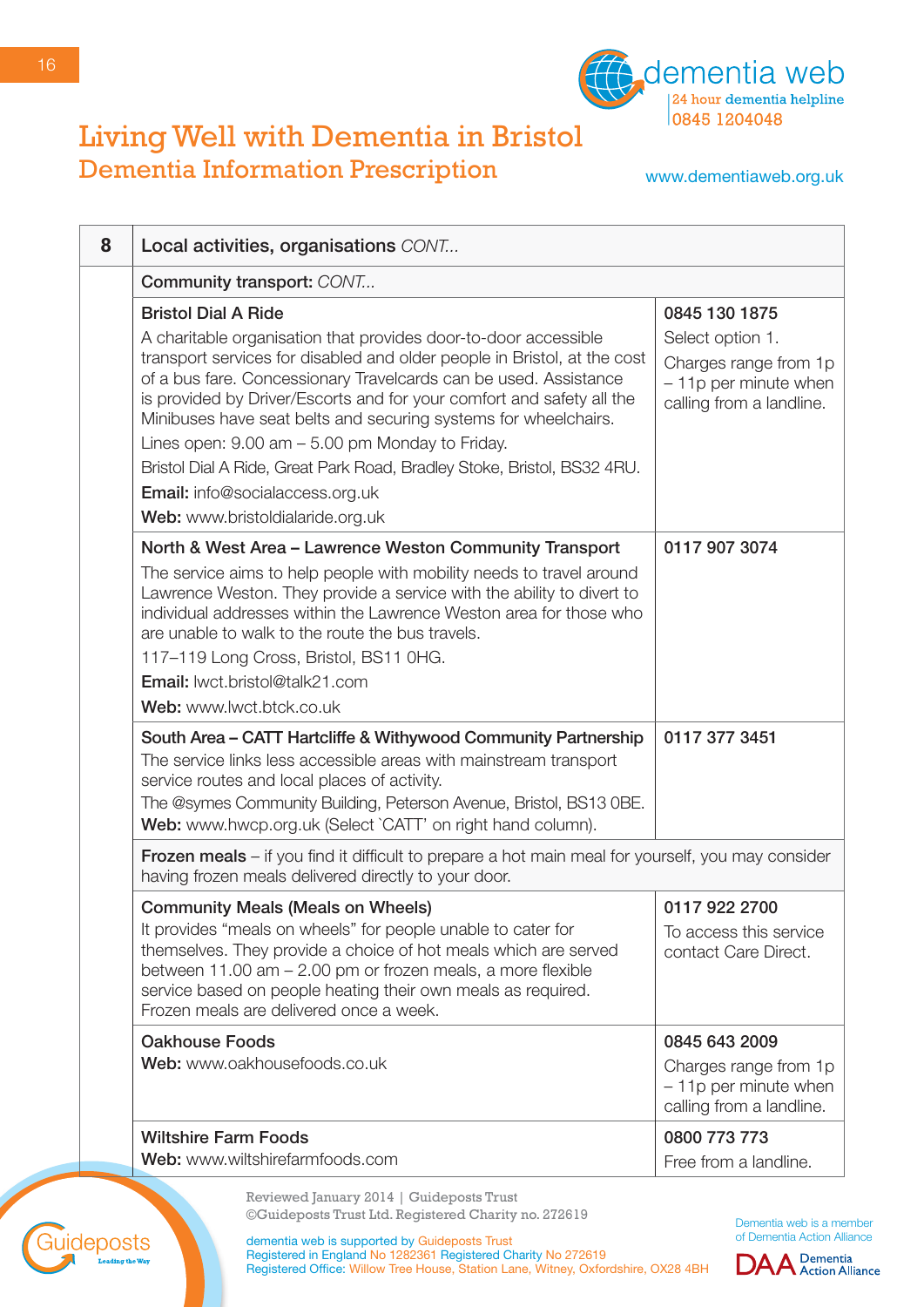

www.dementiaweb.org.uk

| 8 | Local activities, organisations CONT                                                                                                                                                                     |                |
|---|----------------------------------------------------------------------------------------------------------------------------------------------------------------------------------------------------------|----------------|
|   | Other services:                                                                                                                                                                                          |                |
|   | Carers Support Centre - Carers Line<br>Provide support, information and advice to families, friends and<br>carers of any age. This includes:                                                             | 0117 965 2200  |
|   | • Carers Line (telephone support line)<br>• Carers Emergency Card (see Care Direct)<br>• One-to-one support and carers' groups<br>· Short breaks and carers' holidays<br>• Counselling service           |                |
|   | • Support for young carers (see EighteenPlus)<br>• Support for young carers                                                                                                                              |                |
|   | Carers line hours: $10.00$ am $- 1.00$ pm and $2.00$ pm $- 4.00$ pm<br>Monday to Thursday. Friday 10.00 am - 1.00 pm.<br>An answer phone operates outside these hours.                                   |                |
|   | The Vassall Centre, Gill Avenue, Fishponds, Bristol, South<br>Gloucestershire, BS16 2QQ.<br>Email: carersline@carerssupportcentre.org.uk                                                                 |                |
|   | Web: www.carerssupportcentre.org.uk<br>Web for holidays: www.carersholidays.org.uk                                                                                                                       |                |
|   | <b>Community Databases and Online Listings: Local Organisations</b><br><b>Database</b>                                                                                                                   | Websites only. |
|   | The Bristol City Council website includes an online searchable<br>database of over 900 community, voluntary and self-help groups,<br>clubs and societies, and other resources and facilities in Bristol. |                |
|   | Web: www.bristol.gov.uk/organisationfinder                                                                                                                                                               |                |
|   | This is Bristol - Online listings by Bristol Post newspaper include<br>sports, 'What's On' and local news.'<br>Web: www.bristolpost.co.uk                                                                |                |
|   | Visit Bristol – Online listings of places, activities and events in Bristol.<br>Web: www.visitbristol.co.uk                                                                                              |                |



Reviewed January 2014 | Guideposts Trust ©Guideposts Trust Ltd. Registered Charity no. 272619

Dementia web is a member of Dementia Action Alliance

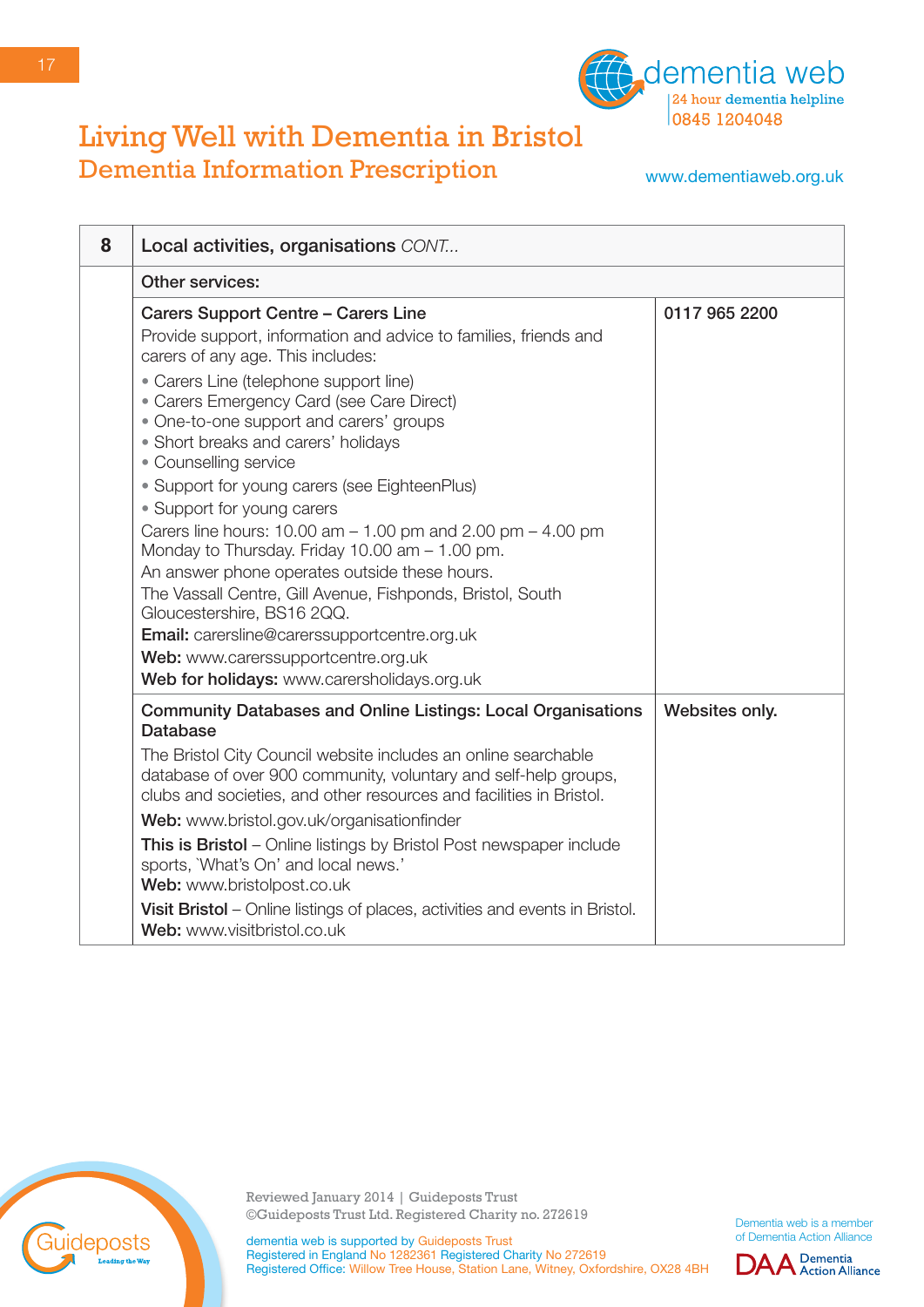

www.dementiaweb.org.uk

| 8 | Local activities, organisations CONT                                                                                                                                                                                                                                                                                                                                                                              |               |
|---|-------------------------------------------------------------------------------------------------------------------------------------------------------------------------------------------------------------------------------------------------------------------------------------------------------------------------------------------------------------------------------------------------------------------|---------------|
|   | Other services: CONT                                                                                                                                                                                                                                                                                                                                                                                              |               |
|   | Dementia Adventure <sup>*</sup>                                                                                                                                                                                                                                                                                                                                                                                   | 01245 230661  |
|   | This organisation provides a range of high quality adventures ranging<br>from short walks to international holidays and bespoke group breaks.                                                                                                                                                                                                                                                                     |               |
|   | These activities not only give a feeling of self-worth but also give<br>a sense of belonging, encourage team work and provide an<br>opportunity to make new friends.                                                                                                                                                                                                                                              |               |
|   | Post: write to them at Dementia Adventure CIC, Ellis Farm, High<br>Easter, Chelmsford, Essex, CM1 4RB.                                                                                                                                                                                                                                                                                                            |               |
|   | <b>Email:</b> info@dementiaadventure.co.uk                                                                                                                                                                                                                                                                                                                                                                        |               |
|   | Web: http://www.dementiaadventure.co.uk/                                                                                                                                                                                                                                                                                                                                                                          |               |
|   | Forget Me Not Book*                                                                                                                                                                                                                                                                                                                                                                                               | 01225 891778  |
|   | Is a wonderful innovation that allows family and friends to easily<br>collect great stories and photographs together in an online memory<br>or life story book. It is a fantastic way to involve a wide group of<br>people and being online means anyone can contribute at any time,<br>wherever they live. It's free to create a book online and there is a<br>small charge if you would like your book printed. |               |
|   | Email: jon@forgetmenotbook.com                                                                                                                                                                                                                                                                                                                                                                                    |               |
|   | Web: www.forgetmenotbook.com                                                                                                                                                                                                                                                                                                                                                                                      |               |
|   | Facebook: www.facebook.com/forgetmenotbook                                                                                                                                                                                                                                                                                                                                                                        |               |
|   | <b>Leisure Centres</b>                                                                                                                                                                                                                                                                                                                                                                                            | 0117 922 2696 |
|   | Your local leisure centre offers groups and activity programmes<br>which accommodate all levels of ability. To locate your nearest leisure<br>centre contact: Sports and Health Development, 4th Floor, Brunel<br>House, St George Road, Bristol, BS1 5UY or if you have internet<br>access go to:                                                                                                                |               |
|   | Web: http://www.everyoneactive.com/tabid/678/Default.aspx                                                                                                                                                                                                                                                                                                                                                         |               |
|   | Libraries<br>Your local library also has information about services and support in<br>your area. To locate your nearest library either contact Bristol Central<br>Library, College Green, Bristol, BS1 5TL or if you have internet<br>access go to http://www.bristol.gov.uk/LibraryViewer.                                                                                                                       | 0117 903 7200 |



18

Reviewed January 2014 | Guideposts Trust ©Guideposts Trust Ltd. Registered Charity no. 272619

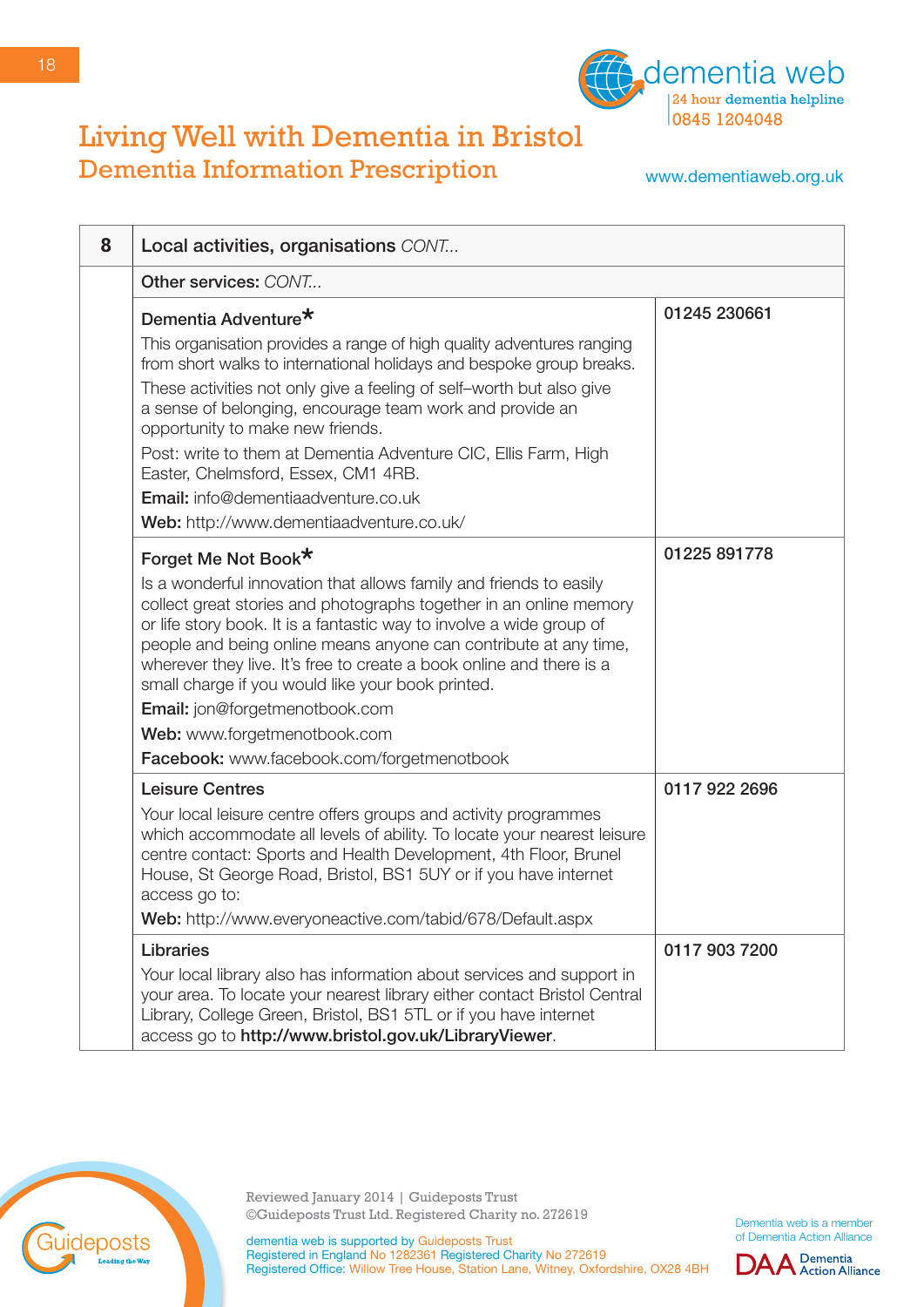

www.dementiaweb.org.uk

| 8 | Local activities, organisations CONT                                                                                                                                                                                                                                                                                                                                                                                                                                                      |               |
|---|-------------------------------------------------------------------------------------------------------------------------------------------------------------------------------------------------------------------------------------------------------------------------------------------------------------------------------------------------------------------------------------------------------------------------------------------------------------------------------------------|---------------|
|   | Other services: CONT                                                                                                                                                                                                                                                                                                                                                                                                                                                                      |               |
|   | <b>Link Age</b><br>Link Age works with over 55s in the local communities around<br>Bristol. They encourage participation in social activities, reduce<br>isolation and loneliness, and enable people to become active citizens<br>in their community.<br>Web: www.linkagebristol.org.uk/home                                                                                                                                                                                              | 0117 353 3042 |
|   | The Mede Sprint<br>Provides a range of activities and courses. Please be aware that they<br>are not dementia specific. Call through for suitability.<br>The Mede Community Centre, 1 Marshall Walk, Knowle, Bristol,<br><b>BS4 1TR.</b><br>Web: www.knowlewest.co.uk                                                                                                                                                                                                                      | 0117 904 1220 |
|   | <b>RADAR Key</b><br>Toilets with extra room and easier access for the use of disabled<br>people. To obtain your own key contact:<br>Bristol Shopmobility, Cabot Circus Car Park, Newfoundland Circus<br>Bristol, BS2 9AB.<br>Email: admin@bristolshopmobility.co.uk                                                                                                                                                                                                                       | 0117 955 9083 |
|   | <b>Research Opportunities</b><br>There are many ways to get involved in clinical research. You could participate in a study or<br>help shape the direction of research by having a say or offering your opinion. You can get<br>involved in research in the following ways:<br>• Attending discussion groups in your area - Regional or National research committees<br>• Developing patient and carer information leaflets<br>• Support a research project or advisory group as a member |               |
|   | · Become a champion for research<br>• Identify research that is important, relevant and beneficial to patients and carers<br>• Talk in groups with researchers to discuss their research proposal<br>• Write guidance for researchers on how to run patient and public involvement<br>If you are interested:<br>Write to AWP Research Office, The Blackberry Centre, Blackberry Hill Hospital, Manor Road,<br>Bristol BS16 2EW or<br>Email: south-west@dendron.org.uk                     |               |



Reviewed January 2014 | Guideposts Trust ©Guideposts Trust Ltd. Registered Charity no. 272619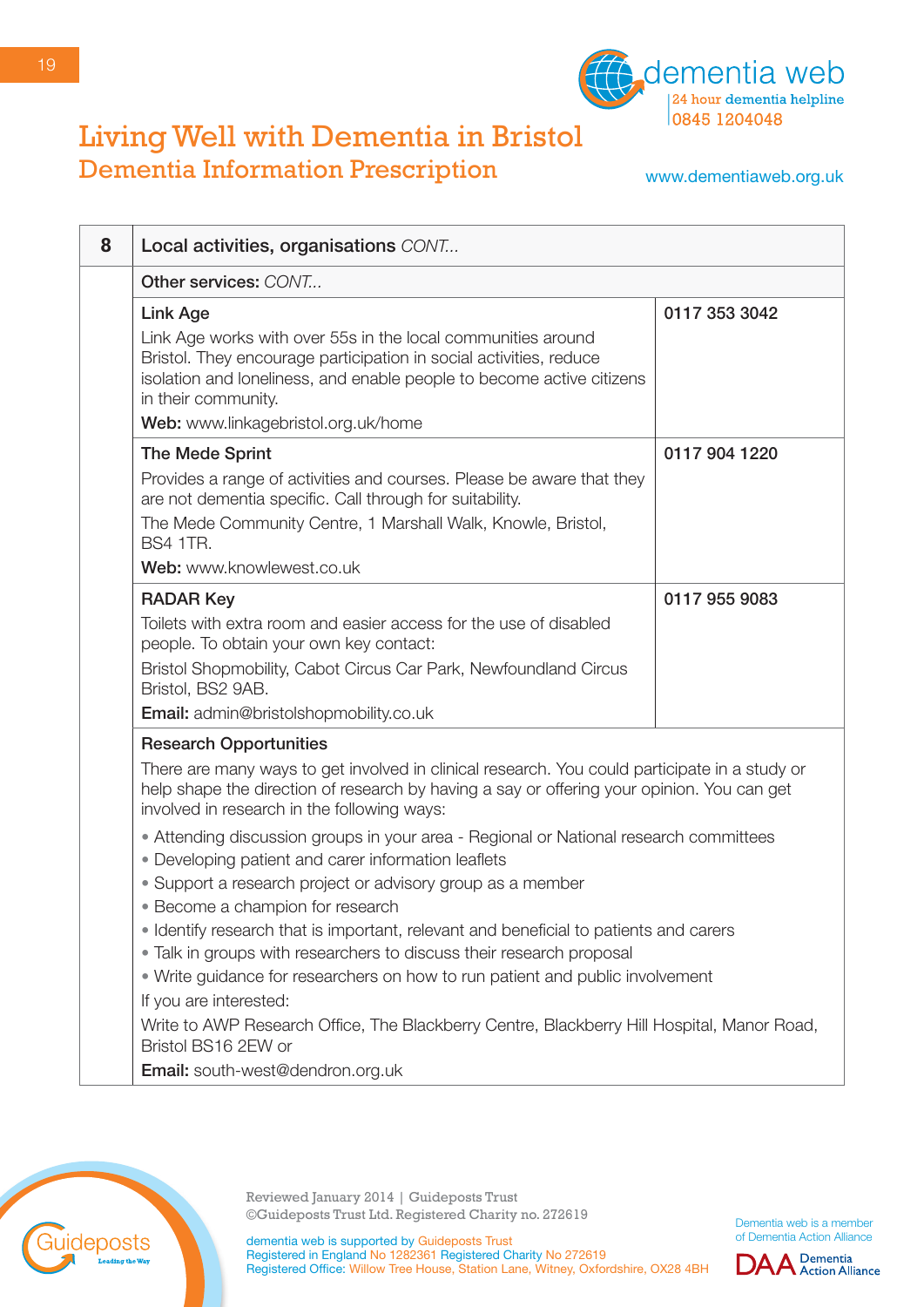

www.dementiaweb.org.uk

| 8 | Local activities, organisations CONT                                                                                                                                                                                                                                                                                                                                            |                                        |
|---|---------------------------------------------------------------------------------------------------------------------------------------------------------------------------------------------------------------------------------------------------------------------------------------------------------------------------------------------------------------------------------|----------------------------------------|
|   | Other services: CONT                                                                                                                                                                                                                                                                                                                                                            |                                        |
|   | <b>RSVP West</b><br>The Retired and Senior Volunteer Programme (RSVP) provides<br>volunteering opportunities that allow older people over 50 to play an<br>active role in their communities. Contact: RSVP West Region, The<br>CREATE Centre, Smeaton Road, Bristol, BS1 6XN.                                                                                                   | 0117 922 4392                          |
|   | <b>Volunteer Bristol</b><br>Volunteer Bristol promotes and supports volunteering in the city.<br>A drop-in is open Tuesdays and Wednesdays 11.00 am - 3.00 pm<br>at Volunteer Bristol, Royal Oak House, Royal Oak Avenue, Bristol,<br><b>BS1 4GB.</b>                                                                                                                           | 0117 989 7733                          |
|   | <b>VOSCUR directories</b><br>'Online directory of Bristol's community voluntary groups and social<br>enterprises.<br>Email: info@voscur.org<br>Web: http://www.voscur.org/directories                                                                                                                                                                                           | Website only.                          |
|   | www.wellaware.org.uk<br>This website is a guide to health, wellbeing and community services<br>in Bristol, South Gloucestershire, Bath & North East Somerset and<br>North Somerset.                                                                                                                                                                                             | 0808 808 5252<br>Free from a landline. |
|   | <b>Assistive Technology:</b>                                                                                                                                                                                                                                                                                                                                                    |                                        |
|   | <b>Bristol Careline</b><br>This is a 24 hour Telecare and Assistive Technology Service run by<br>Bristol City Council, offering a telephone response to personal alarm<br>calls. The call centre will get help for you or call your nominated<br>contacts in an emergency.<br>Web: www.bristol.gov.uk                                                                           | 0117 922 3269                          |
|   | <b>Telecare and alarms</b><br>Equipment that can help people maintain their independence. For<br>information about technology to support people at home contact<br>Care Direct.<br>To arrange a demonstration of the equipment contact: Living Mobility<br>and driving Centre. The Vassall Centre Gill Avenue, Fishponds,<br>Bristol, BS16 2QQ.<br>Web: www.thisisliving.org.uk | 0117 922 2700                          |



Reviewed January 2014 | Guideposts Trust ©Guideposts Trust Ltd. Registered Charity no. 272619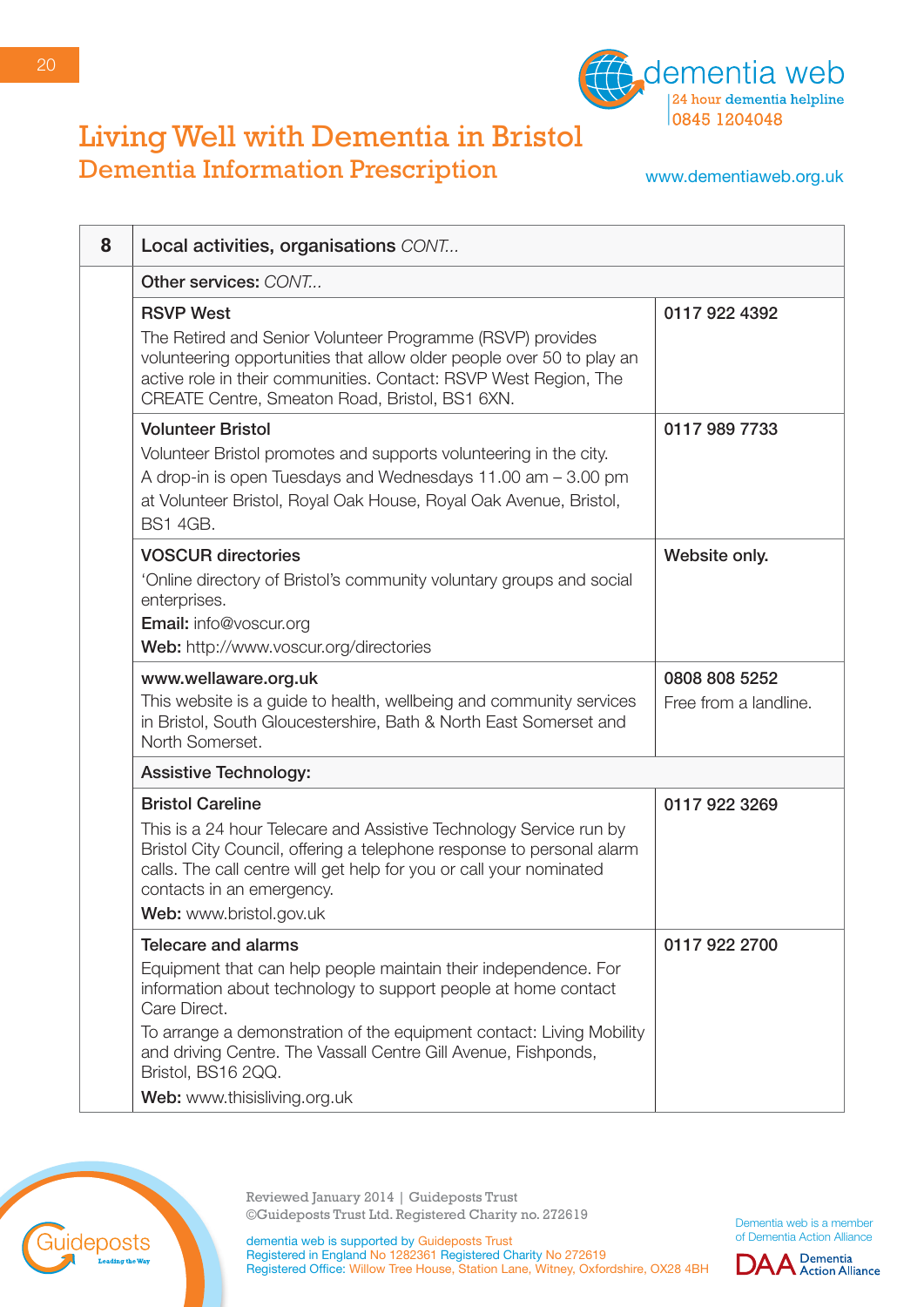

www.dementiaweb.org.uk

| 8 | Local activities, organisations CONT                                                                                                                                                                                                                                                                                                                                                                                                   |                                                                       |
|---|----------------------------------------------------------------------------------------------------------------------------------------------------------------------------------------------------------------------------------------------------------------------------------------------------------------------------------------------------------------------------------------------------------------------------------------|-----------------------------------------------------------------------|
|   | Assistive Technology: CONT                                                                                                                                                                                                                                                                                                                                                                                                             |                                                                       |
|   | West of England Care & Repair (WE care & repair)                                                                                                                                                                                                                                                                                                                                                                                       | 0300 323 0700                                                         |
|   | Can provide you with a handyperson to take care of smaller repairs<br>and home improvement jobs. Their handypersons are multi-skilled<br>tradespersons - they are friendly, reliable and CRB-checked<br>(Criminal Records Bureau). All their handypeople carry ID cards and<br>their logo is clearly displayed on their vans and uniform.<br>Web: www.wecr.org.uk                                                                      | Calls charged the same<br>as the national rate to<br>01 & 02 numbers. |
|   | West of England Care and Repair - Support my Life                                                                                                                                                                                                                                                                                                                                                                                      | 0300 323 0700                                                         |
|   | This is an online catalogue of items that can help to make life easier,<br>from simple memo-minders to movement detectors and pager-alarms.<br>Showroom at 5 Hidemarket, West Street, Bristol, BS2 OBH.<br>Web: www.supportmylife.org                                                                                                                                                                                                  | Calls charged the same<br>as the national rate to<br>01 & 02 numbers. |
| 9 | <b>Legal and Financial Help</b> – a Lasting Power of Attorney (LPA) enables you to appoint one<br>or more people who you trust to manage your affairs should this become necessary. The role<br>of the LPA may be to make decisions about your health and personal welfare that are in your<br>best interests such as: where to live; the provision of day-to-day care; medical treatment and /<br>or managing your financial affairs. |                                                                       |
|   | You do not have to involve a solicitor to draw up an LPA, more information about the two types<br>of LPA can be found on the GOV.UK site: https://www.gov.uk/power-of-attorney                                                                                                                                                                                                                                                         |                                                                       |
|   | You can fill out and register an LPA on line, guidance is given on how to do this:<br>https://www.gov.uk/power-of-attorney/make-a-lasting-power-of-attorney                                                                                                                                                                                                                                                                            |                                                                       |
|   | However if you choose to use a solicitor the following information may be helpful:                                                                                                                                                                                                                                                                                                                                                     |                                                                       |
|   | The Law Society<br>They can find a solicitor for you.                                                                                                                                                                                                                                                                                                                                                                                  | 0207 242 1222                                                         |
|   | If you would like to find a solicitor for yourself: http://www.lawsociety.org.uk (click on find<br>solicitor, then click on find a law firm, fill in post code/location and select the word advocacy<br>for area of law).                                                                                                                                                                                                              |                                                                       |
|   | 9a: Local Legal Firms                                                                                                                                                                                                                                                                                                                                                                                                                  |                                                                       |
|   | <b>Avon and Bristol Law Centre</b>                                                                                                                                                                                                                                                                                                                                                                                                     | 0117 924 8662                                                         |
|   | Provides free legal advice and advocacy for unwaged and low paid<br>people, people experiencing unlawful discrimination, benefits, debt<br>and money, housing, immigration, community care and other legal<br>issues.                                                                                                                                                                                                                  |                                                                       |
|   | 2 Moon Street, Bristol, BS2 8QE.                                                                                                                                                                                                                                                                                                                                                                                                       |                                                                       |
|   | Web: www.ablc.org.uk                                                                                                                                                                                                                                                                                                                                                                                                                   |                                                                       |

Reviewed January 2014 | Guideposts Trust ©Guideposts Trust Ltd. Registered Charity no. 272619

Registered in England No 1282361 Registered Charity No 272619

Registered Office: Willow Tree House, Station Lane, Witney, Oxfordshire, OX28 4BH

dementia web is supported by Guideposts Trust

uideposts

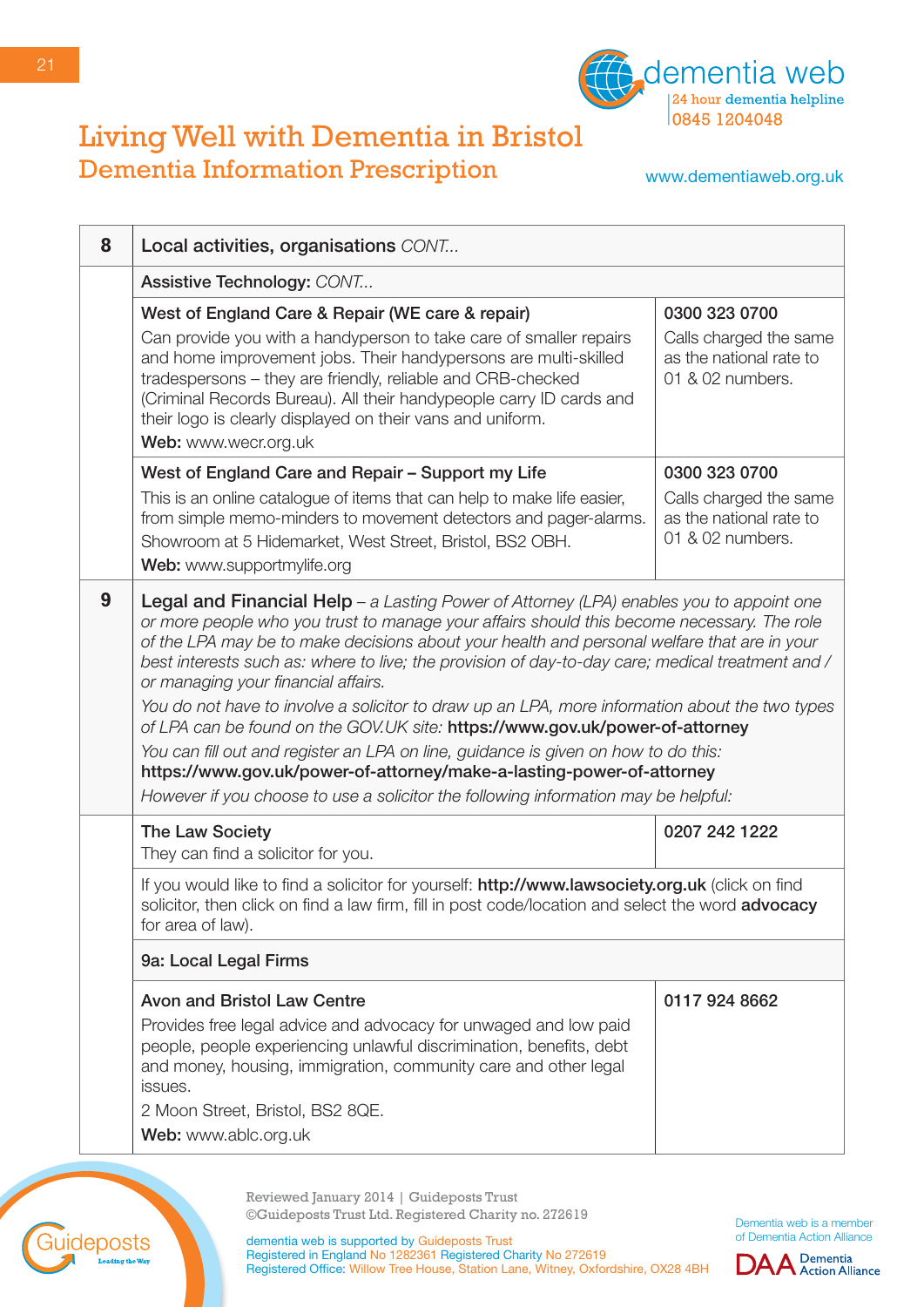

www.dementiaweb.org.uk

| 9  | Legal and Financial Help CONT                                                                                                                                                                                                                                                                                                                                |                                                                                              |
|----|--------------------------------------------------------------------------------------------------------------------------------------------------------------------------------------------------------------------------------------------------------------------------------------------------------------------------------------------------------------|----------------------------------------------------------------------------------------------|
|    | 9b: Financial Advice - Paying for Care                                                                                                                                                                                                                                                                                                                       |                                                                                              |
|    | <b>PayingForCare</b><br>Paying for Care is an information and advice service helping people<br>(their families, friends and carers) to make informed choices when faced<br>with the prospect of having to pay for the costs of their own care.<br>Telephone lines are open from $9.00$ am $-5.00$ pm Monday to Friday.<br>Web: http://www.payingforcare.org/ | 0808 208 9994<br>Free from a landline.                                                       |
|    | The Society of Later Life Advisers (SOLLA)<br>SOLLA aim to assist consumers and their families in finding trusted<br>accredited financial advisers who understand financial needs in later life.<br>Web: http://societyoflaterlifeadvisers.co.uk/                                                                                                            | 0845 303 2909<br>Charges range from 1p<br>$-11p$ per minute when<br>calling from a landline. |
| 10 | <b>National contacts</b> – Please contact us if you would like to receive a list of specialist<br>organisations, or national support if there is no local contact 0845 1204048                                                                                                                                                                               |                                                                                              |

### **Notes**



Reviewed January 2014 | Guideposts Trust ©Guideposts Trust Ltd. Registered Charity no. 272619

dementia web is supported by Guideposts Trust Registered in England No 1282361 Registered Charity No 272619 Registered Office: Willow Tree House, Station Lane, Witney, Oxfordshire, OX28 4BH

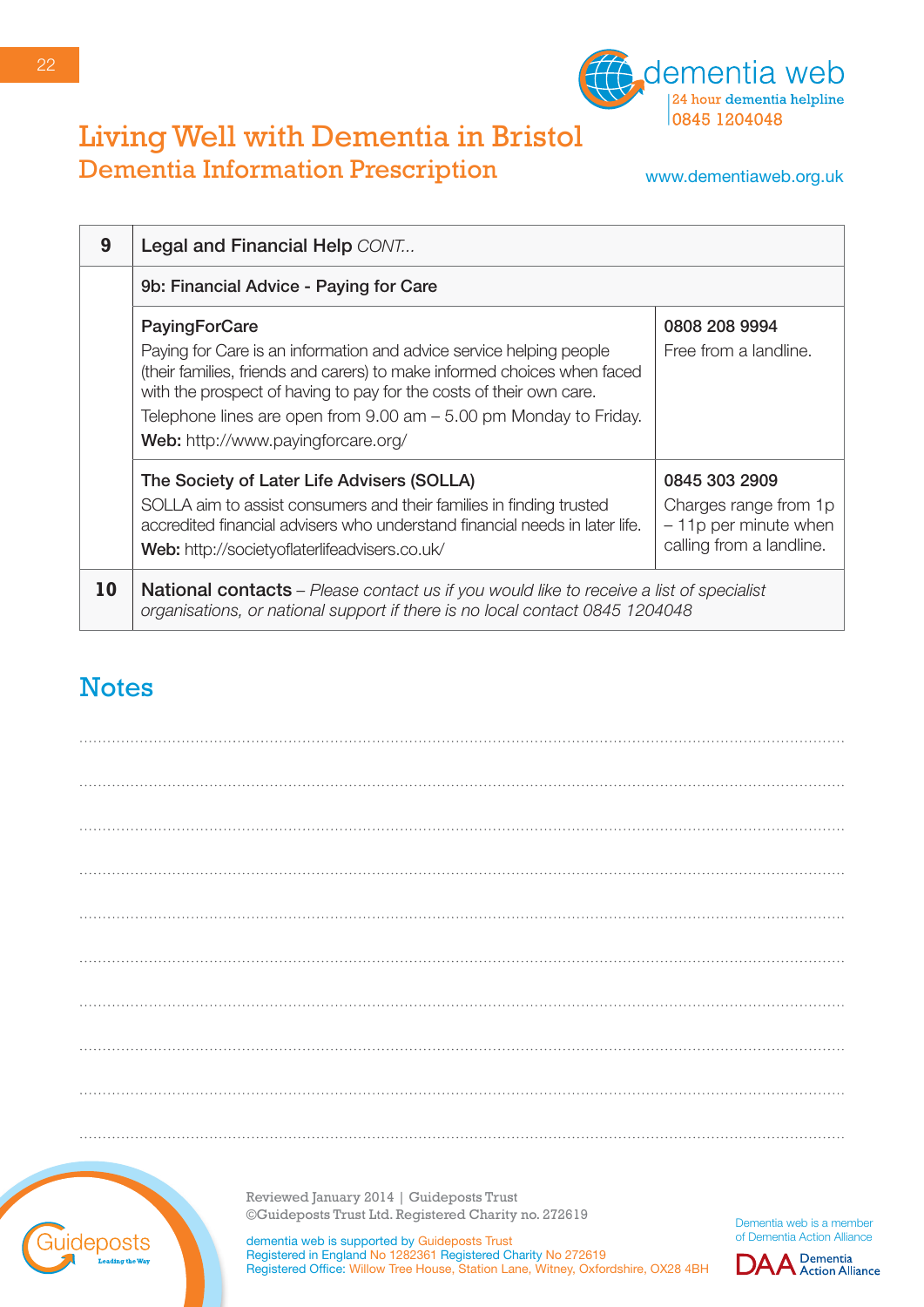



www.dementiaweb.org.uk

#### **Notes**



Reviewed January 2014 | Guideposts Trust ©Guideposts Trust Ltd. Registered Charity no. 272619

dementia web is supported by Guideposts Trust Registered in England No 1282361 Registered Charity No 272619 Registered Office: Willow Tree House, Station Lane, Witney, Oxfordshire, OX28 4BH

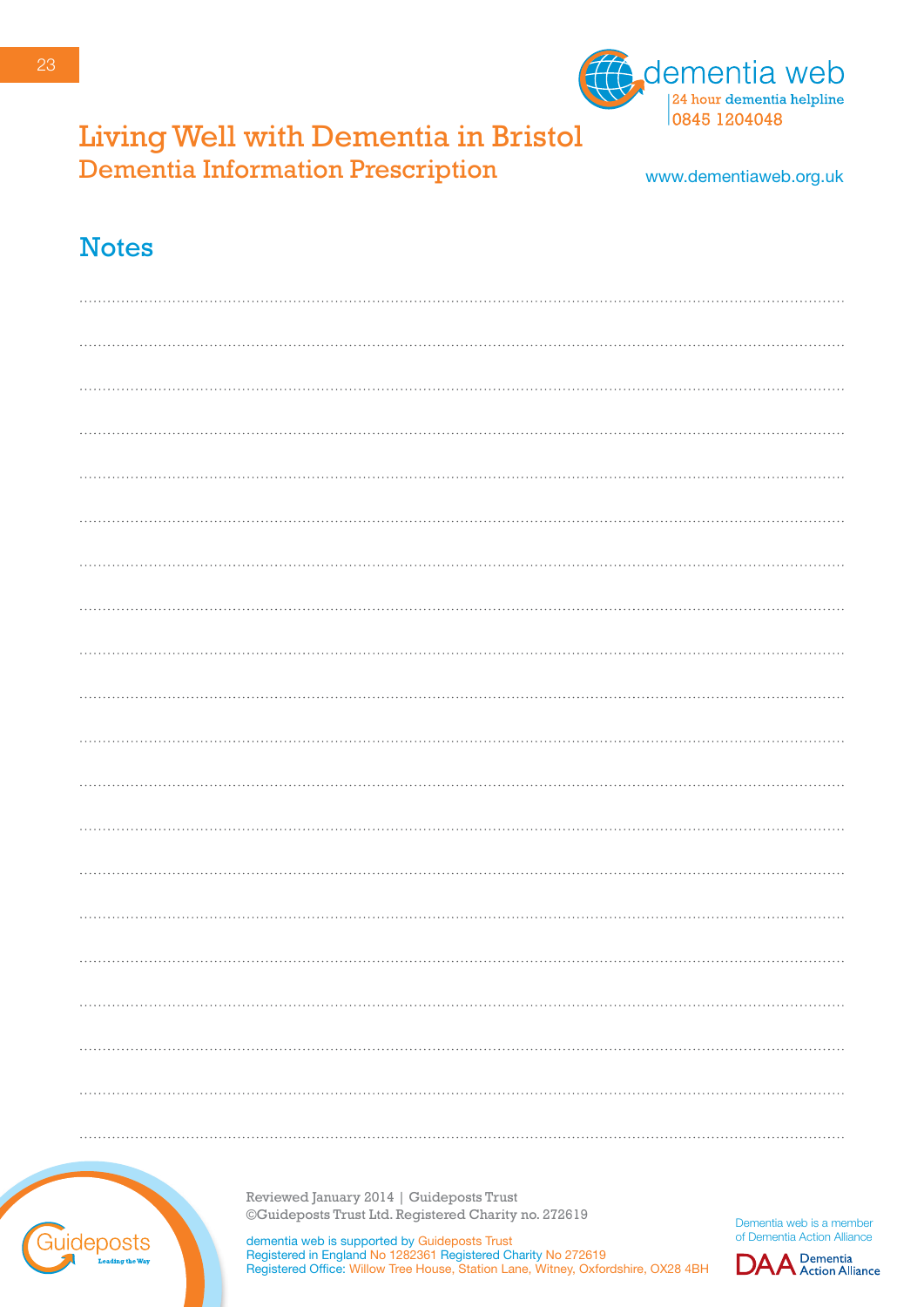

www.dementiaweb.org.uk

Here is a list of some of the issues which may or may not be relevant to you – but help and information is available.

- The different types of dementia
- Understanding Behaviours
- Care and Support Options
- Dementia Medications including the use of anti-psychotics
- Safety Home or out and about
- Assistive Technology
- Living Well with dementia
- Life Story Work
- Continence and Toileting
- Sexual relationships
- Advocacy
- Younger people with dementia
- Cultural diversities
- Learning Disabilities and dementia
- How to explain to children
- Environment inc. equipment, adaptations

If you provide a service for people affected by dementia and would like to be included on this Information Prescription please email **dementiahelpline@guidepoststrust.org.uk** or telephone 0845 1204048

#### **Evaluation:**

We would really welcome and appreciate your feedback in order to develop our work. If you would be happy to discuss your thoughts and answer a few questions then please contact **0845 120 4048**

#### Disclaimer:

Every effort has been made to ensure the content of the Information Prescription is accurate at the time of issue (see date at the bottom of the page). However, neither the authors nor Guideposts Trust accept liability for any third party information or service provision.

The inclusion of organisations, services and links to other websites is for information purposes only and does not constitute endorsement of any kind by Guideposts Trust / dementia web or the organisations supporting the publication.

Guideposts Trust / dementia web are not responsible for the content of external internet sites.

Primarily the Information Prescription is a guide only, it is not intended as a substitute for independent / expert advice; always consult a qualified professional about your own care or the person you care for.

If you have a problem with any of the contact details please call our helpline number 0845 120 4048.

Reviewed January 2014 | Guideposts Trust ©Guideposts Trust Ltd. Registered Charity no. 272619

Dementia web is a member of Dementia Action Alliance



deposts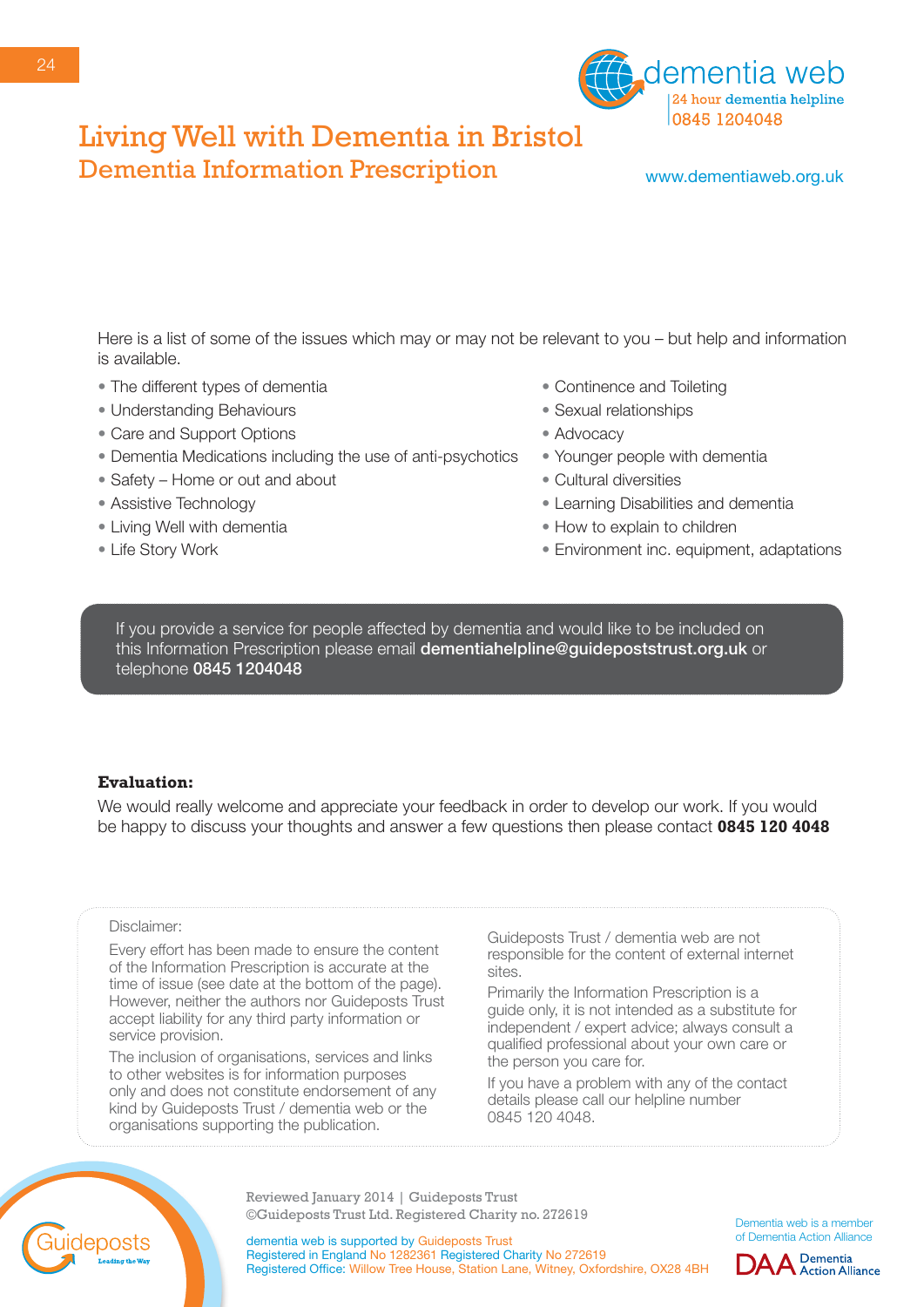# Evaluation on Dementia Information Prescriptions



www.dementiaweb.org.uk

The **Dementia Information Prescription** is currently being piloted and we would really value your feedback to improve the quality and content of the service we provide. We would be very grateful if you could answer the following questions.

Thank you. Please tell us about you : *Please tick* ✔ *all boxes that apply.* ❑ I have dementia ❑ I think I might have dementia ❑ Someone in my family has dementia ❑ I care for someone with dementia □ I am a social or health care professional

What information about dementia are you looking for?

Have you used any other resources to find out about dementia? If so, please list them below.



dementia web is supported by Guideposts Trust Registered in England No 1282361 Registered Charity No 272619 Registered Office: Willow Tree House, Station Lane, Witney, Oxfordshire, OX28 4BH

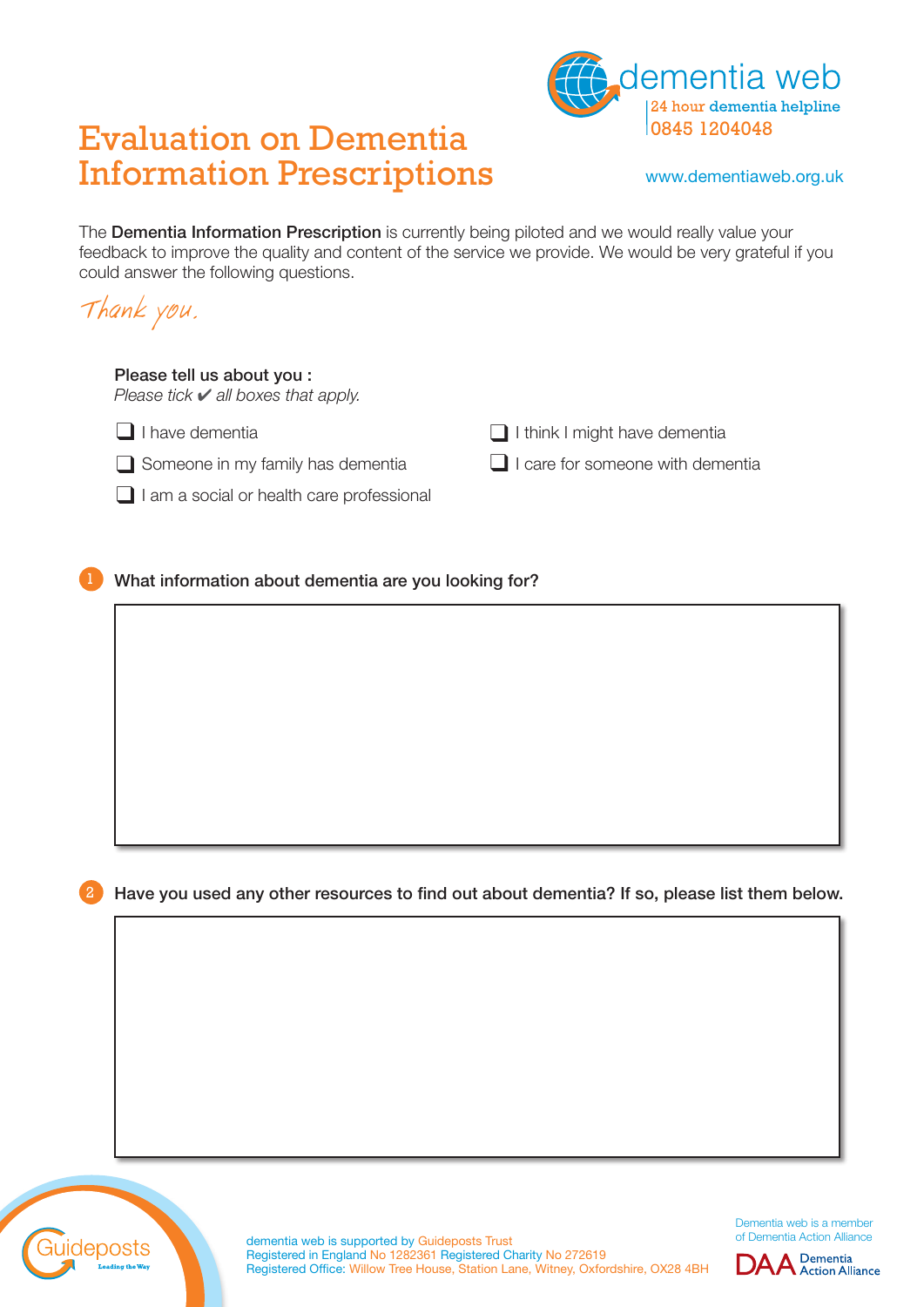



www.dementiaweb.org.uk

| $\Box$ Yes                                                        | No                                         |                                                                                  |  |
|-------------------------------------------------------------------|--------------------------------------------|----------------------------------------------------------------------------------|--|
|                                                                   | If no, please comment on your reasons why: |                                                                                  |  |
|                                                                   |                                            |                                                                                  |  |
|                                                                   |                                            |                                                                                  |  |
|                                                                   |                                            |                                                                                  |  |
|                                                                   |                                            |                                                                                  |  |
|                                                                   |                                            |                                                                                  |  |
|                                                                   |                                            |                                                                                  |  |
|                                                                   |                                            |                                                                                  |  |
|                                                                   |                                            |                                                                                  |  |
|                                                                   |                                            |                                                                                  |  |
|                                                                   |                                            | Does the Dementia Information Prescription contain relevant information for you? |  |
| Please tick $\blacktriangleright$ the relevant box.<br>$\Box$ Yes | $\Box$ No                                  |                                                                                  |  |
|                                                                   | If no, please comment on your reasons why: |                                                                                  |  |
|                                                                   |                                            |                                                                                  |  |
|                                                                   |                                            |                                                                                  |  |
|                                                                   |                                            |                                                                                  |  |
|                                                                   |                                            |                                                                                  |  |
|                                                                   |                                            |                                                                                  |  |
|                                                                   |                                            |                                                                                  |  |
|                                                                   |                                            |                                                                                  |  |



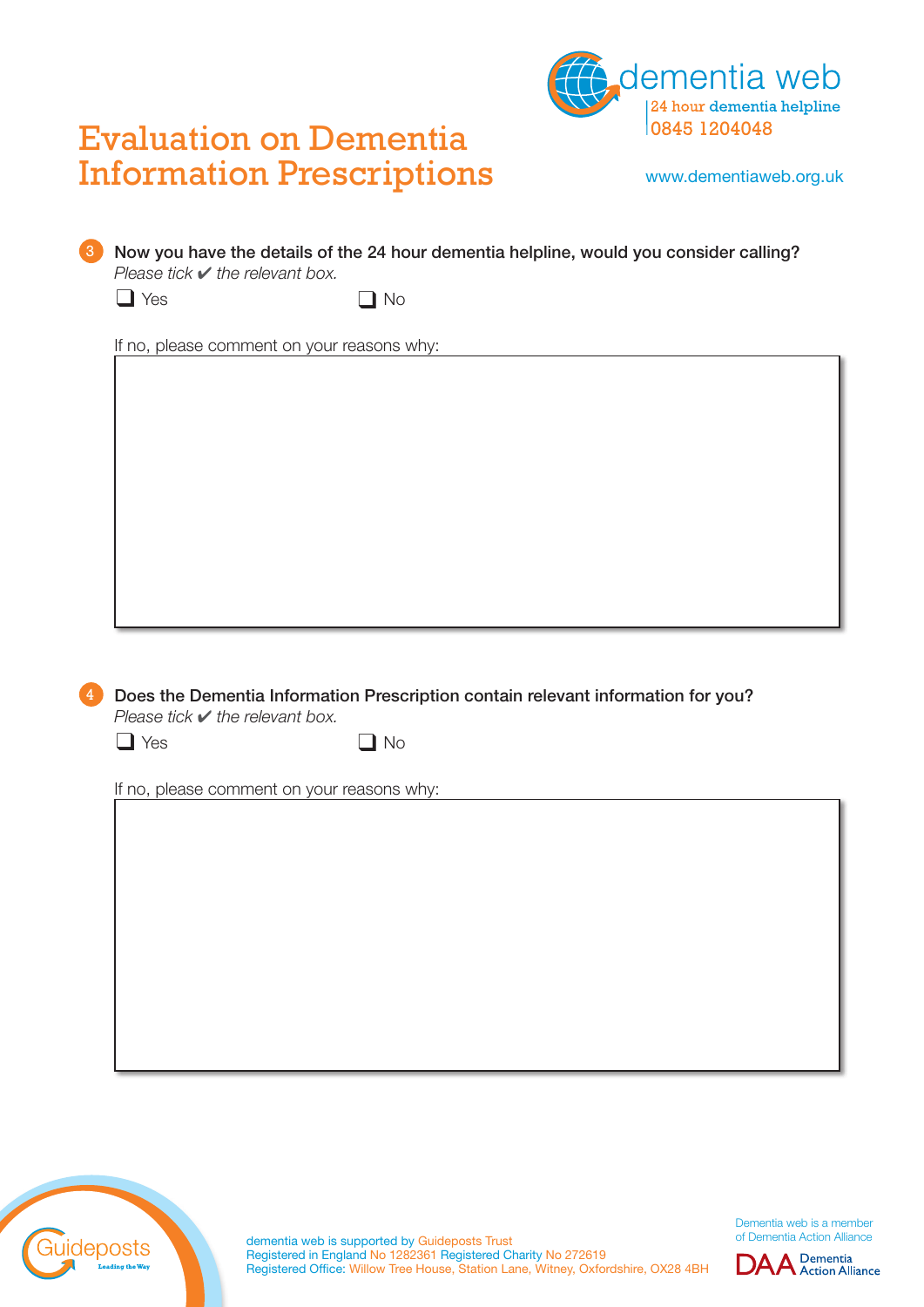



www.dementiaweb.org.uk

#### 5 Do you feel there was enough information provided in the Dementia Information Prescription?

*Please tick* ✔ *one box below.*

❑ Not enough information ❑ The right amount of information

□ Too much information

Please add any other comments:



*Please tick* ✔ *the relevant box.*

 $\Box$  Yes  $\Box$  No

If no, please comment on your reasons why:



dementia web is supported by Guideposts Trust Registered in England No 1282361 Registered Charity No 272619 Registered Office: Willow Tree House, Station Lane, Witney, Oxfordshire, OX28 4BH